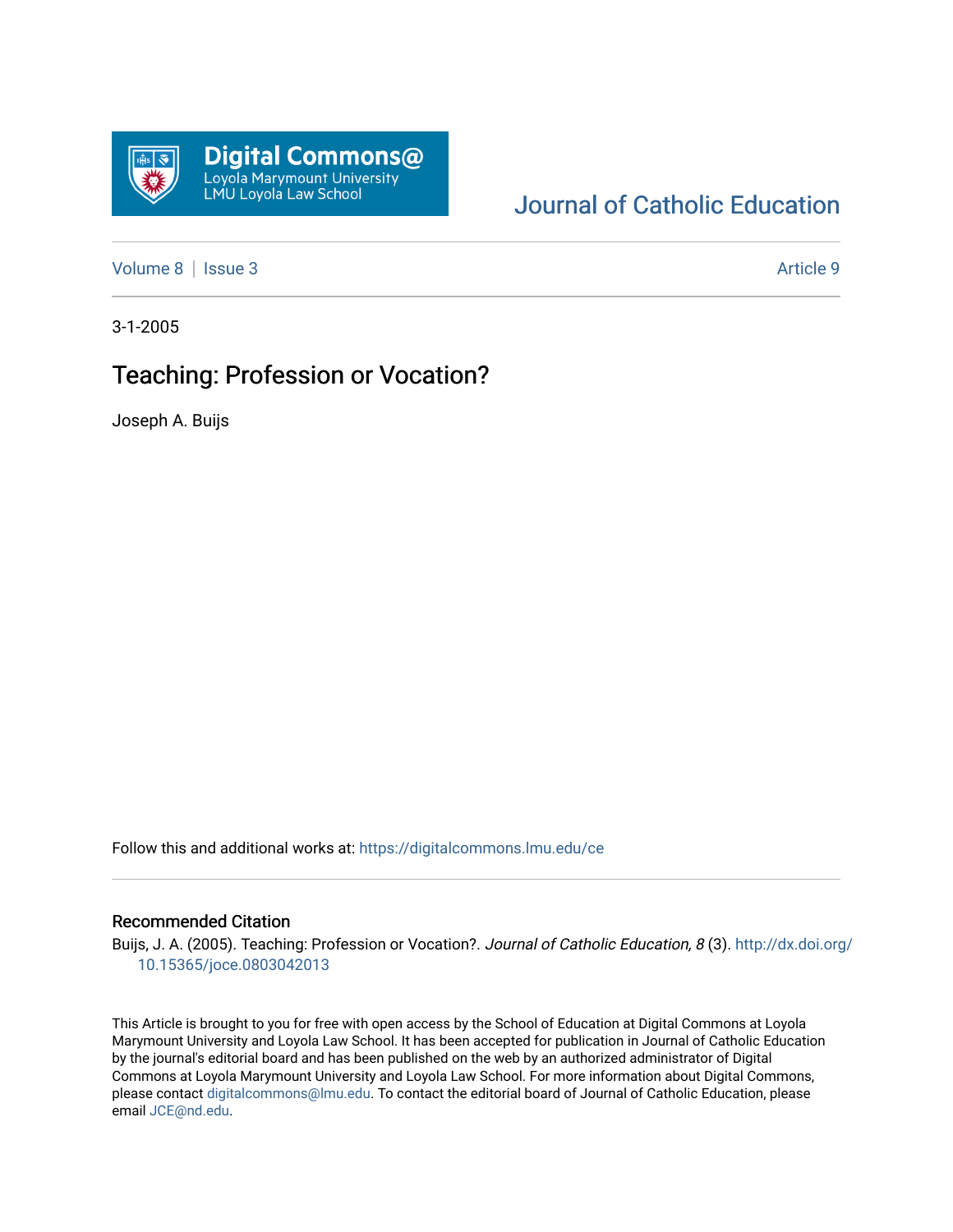# **TEACHING: PROFESSION OR VOCATION?**

#### JOSEPH A. BUIJS

*St. Joseph's College, University of Alberta, Edmonton*

*Underneath teaching there lies a conceptual framework through which we view its role and purpose. Different frameworks vary in outlook and imply contrasting attitudes and values. Which one we adopt impacts on what and how we teach. This study explores what it means to think of teaching as a profession versus a vocation. Its focus is restricted to teaching at the university level, but the analysis can be applied to other aspects of an academic career. The issue is of particular interest in relation to the Christian or Catholic identity of denominational colleges and universities. The intent is to show how the conceptual framework of a profession versus a vocation implies a number of contrasting attitudes and values towards teaching. Although these contrasts need not be incompatible, they are in dialectical tension within academic institutions: excess of one highlights absence of the other. Finally, the study suggests that teaching as a vocation more directly promotes a distinctively Christian or Catholic identity in denominational institutions of higher education.*

### **INTRODUCTION**

Is teaching a profession or a vocation? The question implies different ways of thinking about teaching. There are other ways to think about teaching,  $\mathbf{T}$ s teaching a profession or a vocation? The question implies different ways as art for instance (Barrell, 1995); or the contrast Bosetti (1995) draws between filling-a-pail philosophy and lighting-a-fire philosophy of teaching.

This essay focuses on teaching at the post-secondary level, for "the way we think of teaching has an influence on the way in which we teach" (Hare, 1993, p. 101). How we think about teaching, what it is and what it ought to be, amounts to a conceptual framework, a set of fundamental beliefs within which we understand and come to give meaning to what we do (Brookfield, 1990; Taylor, 1989). Different conceptual frameworks also imply different values and priorities; they incorporate "a crucial set of qualitative distinctions"; within a framework we operate "with the sense that some action, or mode of life, or mode of feeling is incomparably higher than the others which are more readily available to us" (Taylor, 1989, p. 19). Whether we think of teaching as a profession or think of it as a vocation does make a dif-

*Catholic Education: A Journal of Inquiry and Practice,* Vol. 8, No. 3, March 2005, 326-345 © 2005 *Catholic Education: A Journal of Inquiry and Practice*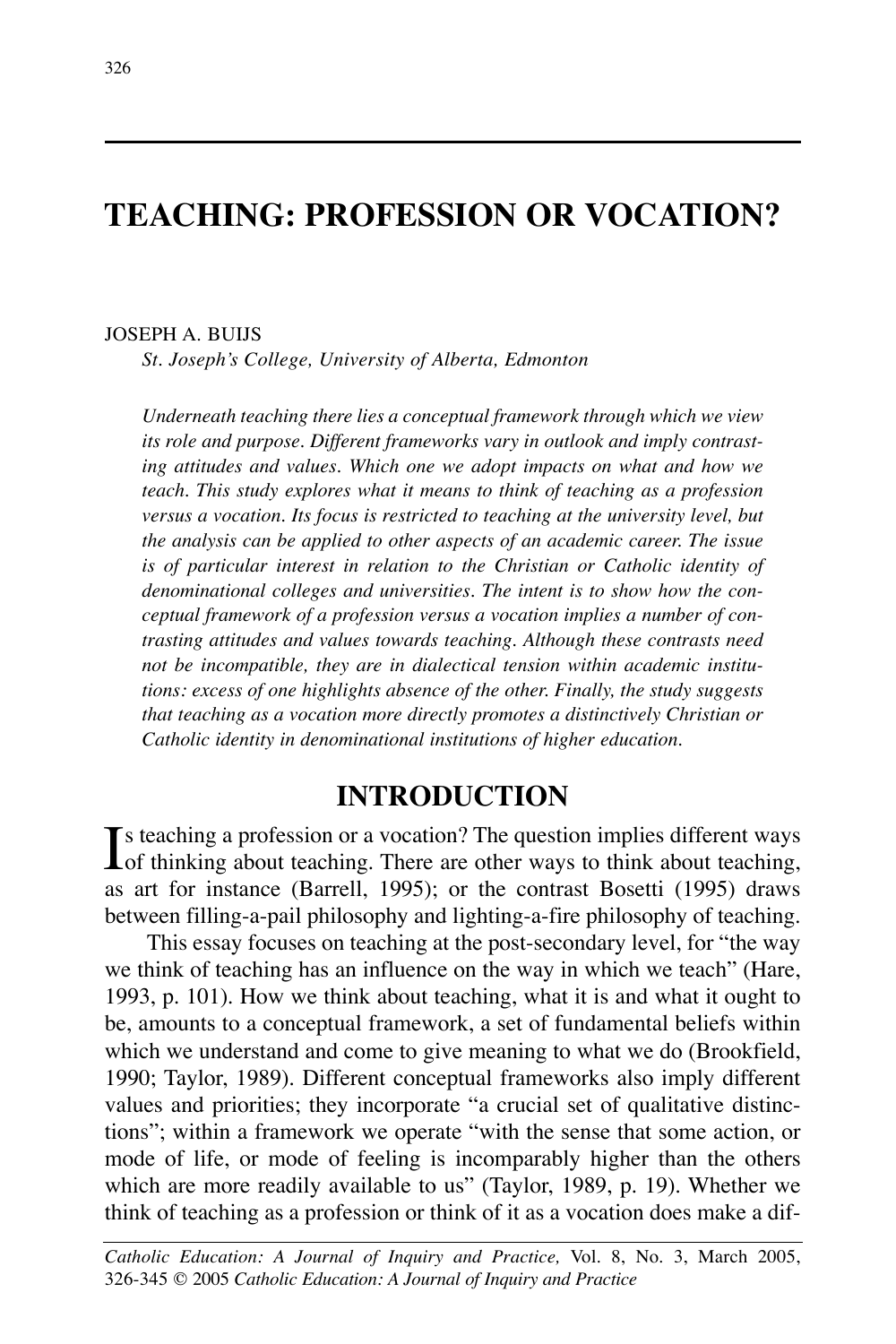ference in how we deal with students, what we do in the classroom and beyond, how we interact with colleagues, what commitments we are willing to make, what expectations can be reasonably imposed, what career goals we might set, by what standards we should measure success, and how we view our relationship with the institution in which we work.

Although this discussion is specific to teaching in the context of higher education, the same question can be asked of other components, such as research or administration, and of an academic career in general. Indeed, against the background of Weber's (1980) notable discussion of an academic career, Schwehn (1993) has taken up the issue of an academic vocation in the modern university. However, despite much that is of interest, Schwehn takes the concept of a vocation for granted. That is, Schwehn describes the content of an academic vocation, what is, or ought to be, included; our focus here explores in what sense or why teaching is, or should be, a vocation. Thus, contrasting the conceptual framework of a profession with that of a vocation serves to give theoretical clarity on the one hand and practical direction on the other.

The issue is of particular interest – though not exclusively so – in the context of Christian and Catholic education. In North America, at least, Catholic higher education has undergone a process of laicization in the second half of the 20th century resulting in leadership and control under lay persons (Gallin, 1996, 2000; Higgins & Letson, 2002; McConica, 1990). Prior to the 1960s, there was no debate about the identity, nature, and mission of Catholic colleges and universities in the mind of the Church community. It was taken for granted because religious orders had founded most of these institutions, exercised direct control in their governance, and provided personnel to fill administrative and faculty positions (Attridge, 1994; Gallin, 1996, 2000; Gleason, 1994). Not only did clergy and members of religious orders give financial support by way of contributed salaries, they also bestowed an identity and ethos on the institution that marked them as distinctively Catholic. As institutions came to rely less on religious orders and more on lay persons as trustees, administrative personnel, and faculty, they brought with them, alongside their areas of expertise, a different cultural ethos and outlook (Gallin, 2000; Gleason, 1994). As Greeley (1967) noted, "The norms, values and administrative styles governing a religious community, however proper (or improper) they may be for the community, are simply not appropriate for a higher educational institution in American society" (p. 372). Consequently, Gallin (1992) notes that "with a more diverse student body, a decline in the number of religious, and the visible changes in discipline and social mores on campuses, the general public, as well as the various constituencies, found it hard to know what made the university 'Catholic'" (p. 1). The Catholic identity of colleges and universities remains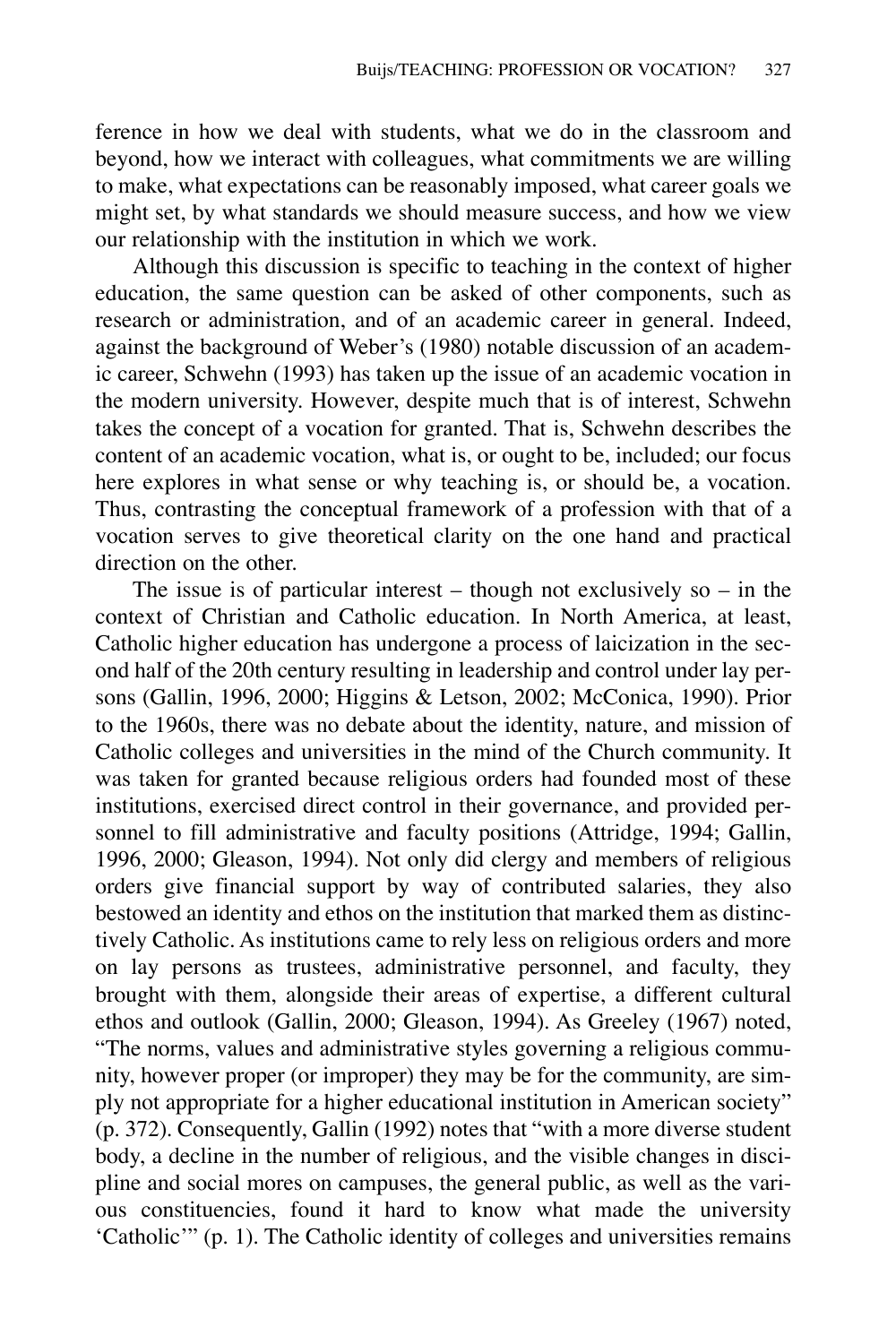an issue of concern (Gleason, 1992; Hesburgh, 1994; Higgins & Letson, 2002; McConica, 1990). The question whether a teaching career should be properly viewed as a profession or a vocation contributes to the issue of Catholic identity by reflecting on the role of faculty within a Catholic college or university.

Other denominational institutions may not have experienced the rapid and sometimes drastic changes that challenged Catholic colleges and universities. Nevertheless, these institutions have also experienced the pressures of secularization (Burtchaell, 1998; Marsden, 1994), thereby raising questions concerning Christian identity (Holmes, 2001; Marsden, 1992). For if Christian institutions claim to be different from their secular counterparts, then their raison d'etre is to be distinctively Christian, in academic programs as well as overall ambience (Holmes, 1987, 2001; Pazmiño, 1997). If so, we could expect some difference in approach toward academics in general and toward teaching in particular. Hence, questions arise within a denominational context, whether Christian or Catholic, concerning the role of faculty in their teaching as well as in their research or administrative capacities. The issue of profession versus vocation, in part, helps to address these questions by clarifying what faculty are, and should be, about.

This essay will address four distinct, but related issues: (a) the conceptual framework of a profession; (b) the conceptual framework of a vocation; (c) the conflict or compatibility between these contrasting conceptual frameworks; and (d) reflections on the day-to-day activity of teaching and on the issue of Christian or Catholic identity in light of these conceptual frameworks.

## **TEACHING AS A PROFESSION**

Although it is commonly taken for granted that teaching in particular and academics in general are professions, in what sense they are is not always made clear (Farber & Bousfield, 1958; Gilliss, 1995; Myers & Myers, 1995; Woodring, 1960). The Apostolic Constitution on Catholic Universities, *Ex Corde Ecclesiae*, refers to the "professional competence" of university faculty, urging an integration of academic disciplines with Christian wisdom (John Paul II, 1990, §22). Other Church documents acknowledge the professional status, professional activity, professional preparation, and professional formation of lay teachers in Catholic schools that presumably include higher education (Congregation for Catholic Education [CCE], 1977, 1982, 1988). However, nowhere in these documents is there an explicit characterization of what the professionalism of teachers might involve.

There are two contexts that help to clarify the meaning of "profession" and "professional" in their application to teaching: one is in reference to such recognized professions as medicine and law; the other is in the contrast we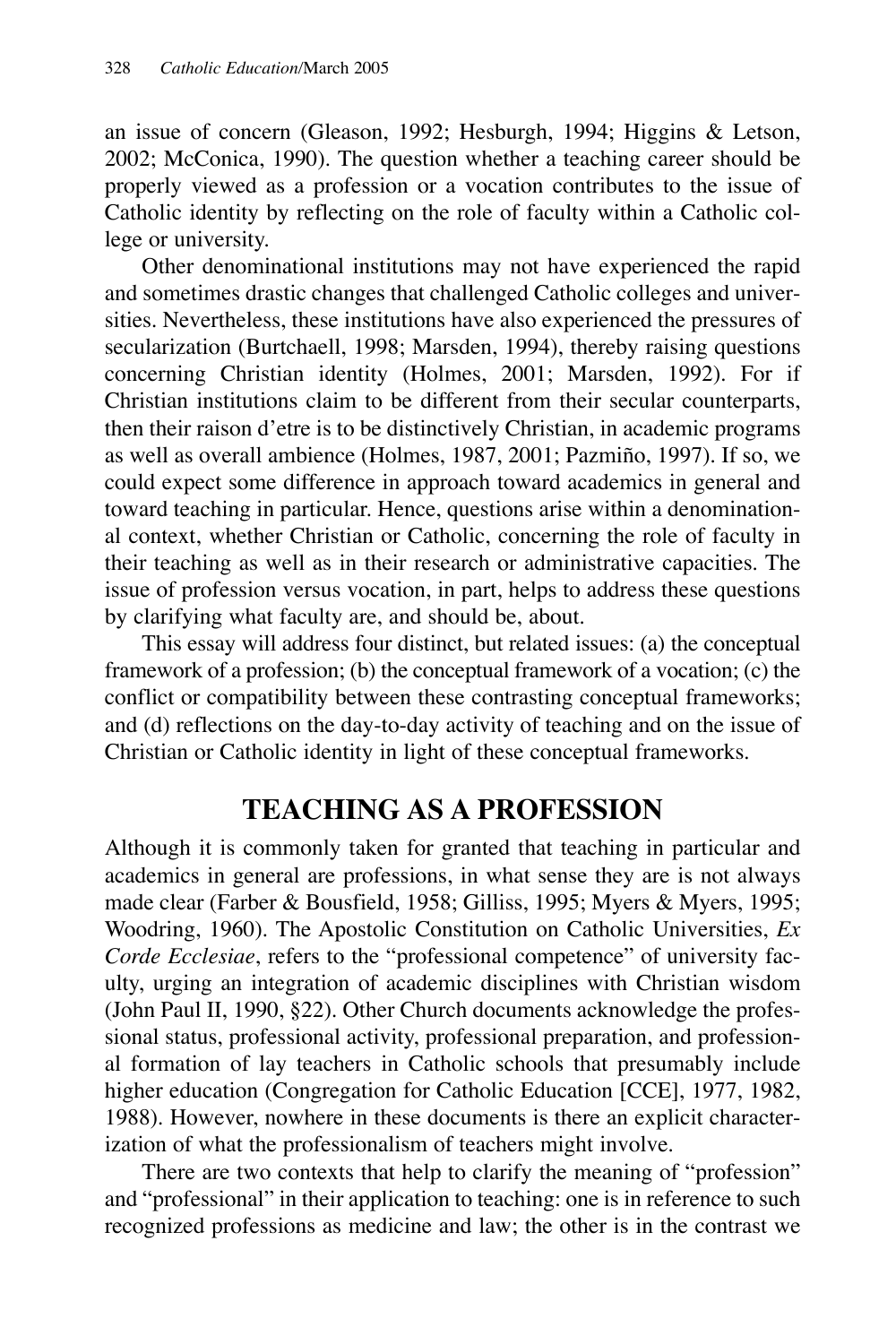make between a professional and an amateur in such fields as entertainment and sport.

Sociological theorists have sought to identify a profession and its membership either in terms of their social function or in terms of their collective action (Macdonald, 1995). The former functionalist approach, advanced by Light (1974) and applied to academics by Dill (1982), looks for distinctive traits inherent to a profession, whereas the latter interactionist approach, advanced by Larson (1977) and modified by Macdonald (1995), considers how occupations become professions. Either approach, however, implies a common, general conception. In this view, a profession is an organized group of individuals that acquires a monopoly over specialized knowledge and skills that are of acknowledged social benefit. Whether the monopoly is simply assumed, as on a functionalist account, or gradually acquired, as on an interactionist account, expertise and knowledge form the basis of professional work. The level of expertise and standards of performance – a professional ethics – are set and maintained by members of the profession. Consequently, professionals in this sense claim autonomy, together with an accountability, toward the designated work of the profession. Because of the standards and ethical guidelines under which their work is performed, members of a profession also claim, by entitlement and right, remuneration for their work, a fee for service.

In the case of such recognized professions as medicine, law, or engineering, the label has become a legal designation. These professions are self-regulated by organizations, which are themselves authorized by law to do so. That is, the knowledge-base of a profession is "certified and credentialed," usually by way of degrees, diplomas or certificates "from establishments or organizations whose standing is widely known and understood" (Macdonald, 1995, p. 161). Standard professions entail a licensing or certification procedure. Those who enter the profession can do so only by demonstrating the level of expertise and skill required to obtain certification. Those who wish to stay within the profession can do so only by maintaining a sufficient level of expertise and skill to keep certification. However, certification or a license to practice goes together with liability, usually recognized legally as well. In other words, a level of competence goes hand in hand with accountability on the part of the practitioner. The physician stands behind the medical treatment she prescribes (albeit within a range of probability). The engineer guarantees the soundness of the structures he builds (barring an unforeseen act of God). And if the treatment should fail or the structure should collapse, there is the recourse of a malpractice complaint to the governing body or the courts. Thus, a designated profession implies a set of standards that regulates the activities of the profession. The standards are stipulated, implemented, and enforced by those organizations that govern the professions.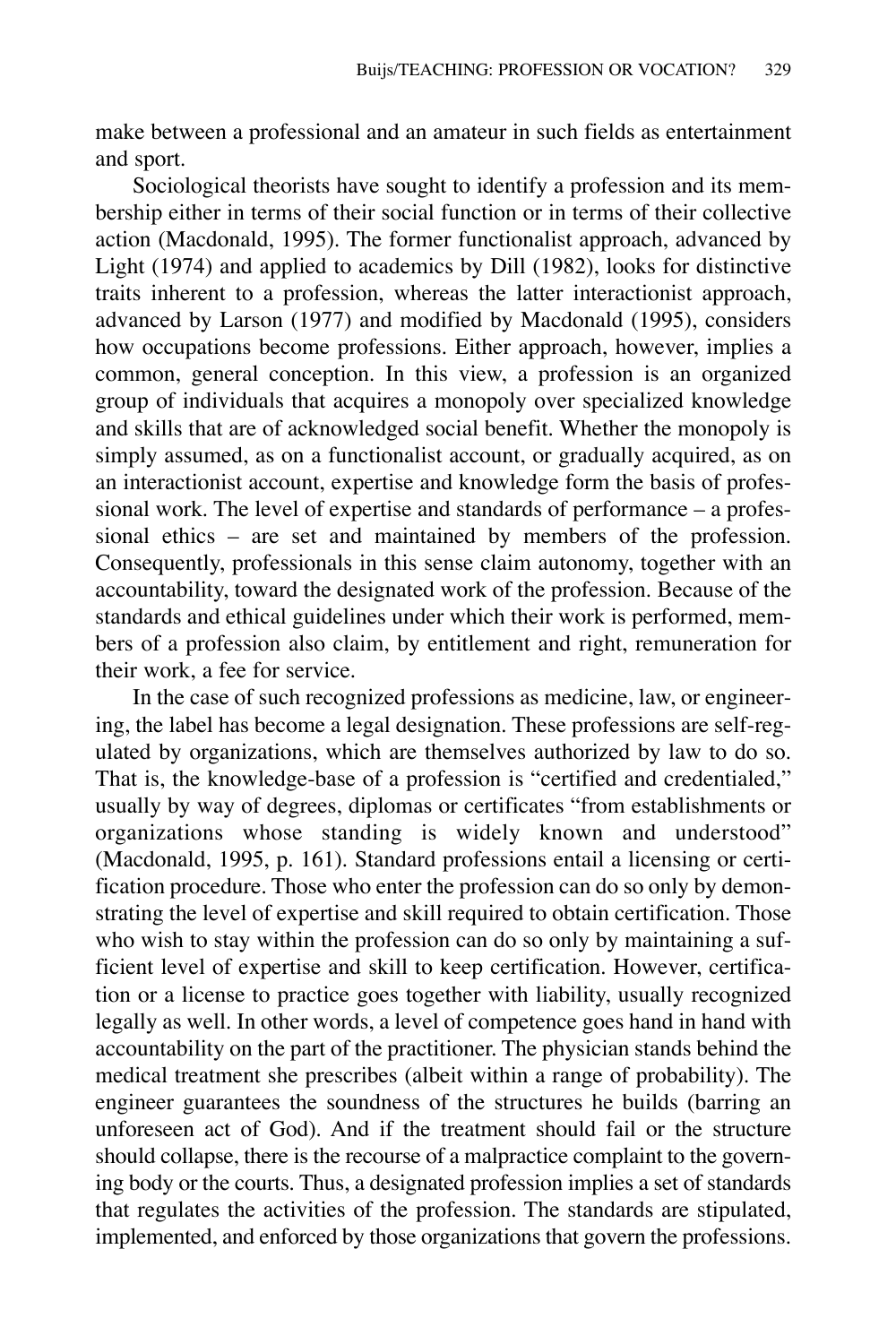The concept of a profession that emerges from a legal and sociological standpoint can be characterized in terms of expertise, governance, autonomy, and accountability. These are traits of a profession in a functionalist view. They are the results or intended outcomes of a process of professionalization on an interactionist account.

However, it is not obvious that teaching fits this legal and sociological conception of a profession. True, at the K-12 level, there are teacher associations that govern a certification procedure and the conduct of teachers. Emphasis on professional work of teachers at the primary or secondary level tends to focus on autonomy and independence in determining teaching practices (Gambell, 1995; Henderson, 1992) and even on rights in curriculum development and delivery (Chan, 1995). Concerns over "deprofessionalization" likewise center on the loss of autonomy amidst increasingly bureaucratic institutions (Gilliss, 1995; Runté, 1995). However, at the college or university level, there is neither a formal certification procedure for teaching nor any formal association that regulates standards of teaching practices or that governs teaching conduct. The regulation of teaching activity tends to be, by and large, through institutional procedures, rather than through professional bodies as in the case of either medical or legal practice. Despite significant faculty autonomy in curriculum and pedagogy, it is still the institution that determines what courses faculty teach and which students they teach. Unlike other professions in which practitioners can choose, or refuse, to take on clients, teachers have students chosen for them through assigned courses.

Indeed, in a sociological analysis, Light (1974) differentiated research activity from teaching activity, noted that the scholarly work of research is also pursued outside of university settings, and thus distinguished a scholarly profession from an academic profession. A scholarly profession "is an occupation with the attributes of a profession whose core activity is the advancement of knowledge"; an academic profession "is that subset of a scholarly profession with academic appointments at institutions of higher education" (p. 11). Several consequences emerge from this characterization. One consequence, as Dill (1982) noted, is that teaching and administrative duties "are not core activities for the academic professional, but institutional activities or expectations" (p. 258). Apparently, for Light (1974) the advancement of knowledge does not include the dissemination of knowledge: "If scholarship is the [academic] profession's core activity, then teaching undergraduates is not" (p. 14). But even if we allow the inclusion of teaching within the core activities of an academic professional, another consequence is that there is no single academic profession; rather, the academic profession of faculty is discipline specific (Light, 1974). Where faculty do share in the characteristics of a profession – that is, expertise, governance, autonomy, and accountability  $-$  is in their academic specializations such as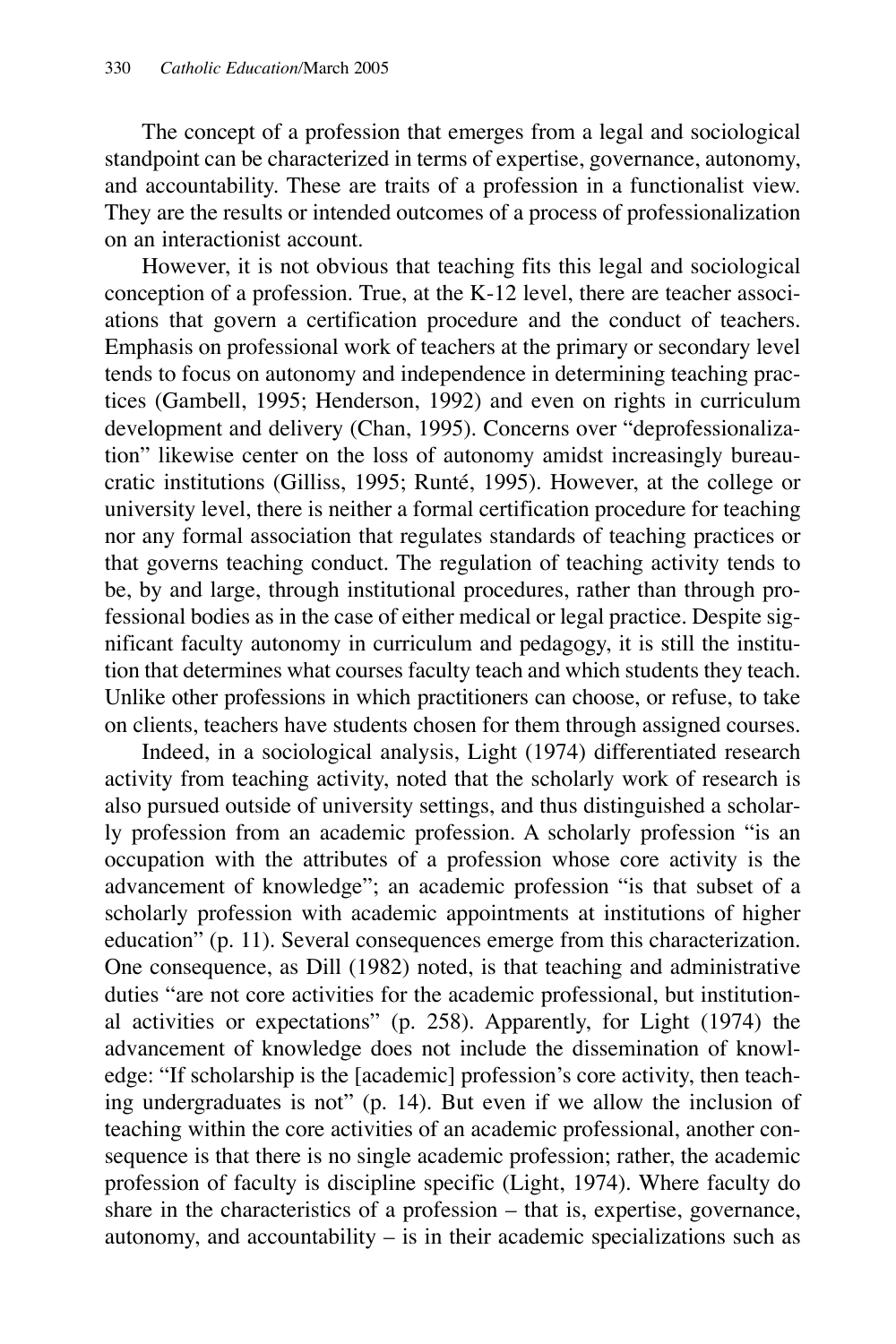philosophy or sociology or literature. At the college or university level, faculty are more inclined to identify themselves in terms of their academic discipline. They are more likely to say "I am a philosopher" or "I teach philosophy" than to refer simply to teaching or research as their career (Light, 1974). Schwehn (1993) recounts the "combination of mild alarm and studied astonishment" he received upon noting that he lists "college teacher" under occupation on his tax form, unlike the label of sociologist, psychologist, or historian used by his colleagues (pp. vii-viii).

Thus to think of teaching as a profession along the lines of such standard professions as medicine, law, or engineering remains problematic. Although those in the so-called teaching profession may wish for the ideals of independence and self-governance, the analogy with other professions falters. There is a semblance of independence and self-governance within an area of academic specialization and within the research component of an academic career, but not so with respect to a teaching role per se nor with respect to the administrative functions of an academic career. The life and culture of an academic at the university level, or of a teacher at any level, are markedly and professionally different from that of physicians, lawyers, or engineers (Henderson, 1992; Light, 1974; Ryan & Cooper, 1995). Hence, some question whether the concept of a profession is applicable to education at all (Runté, 1995), but they do so in comparison to the standard professions of medicine, law, or engineering.

However, another way to elucidate the concept is in terms of the contrast between a professional and an amateur. One association with the term "professional" is simply that of remuneration for an activity; another is that of a highly developed skill or function. The first is the fact that professionals receive pay for what they do, whereas amateurs do not. The second, and more significant, contrast is that being a professional conveys the connotation, not only of a high level, but of a consistent level, of performance. Professional athletes or professional entertainers, for instance, can be counted on to perform in diverse, and sometimes adverse, circumstances; they can, and often do, perform regardless of personal mood, motivation, or even injury. Neither the expectations nor the level of performance of a professional is demanded of an amateur. The contrast is aptly conveyed by such expressions as "She is such a professional" or "He is just an amateur." What is implied here is a certain standard of performance that is, or ought to be, met by a professional but need not be met by an amateur.

This sense of professional is akin to the Greek concept of excellence or virtue, a developed capability to perform well under any circumstance. In the words of Aristotle,

every virtue or excellence both brings into good condition the thing of which it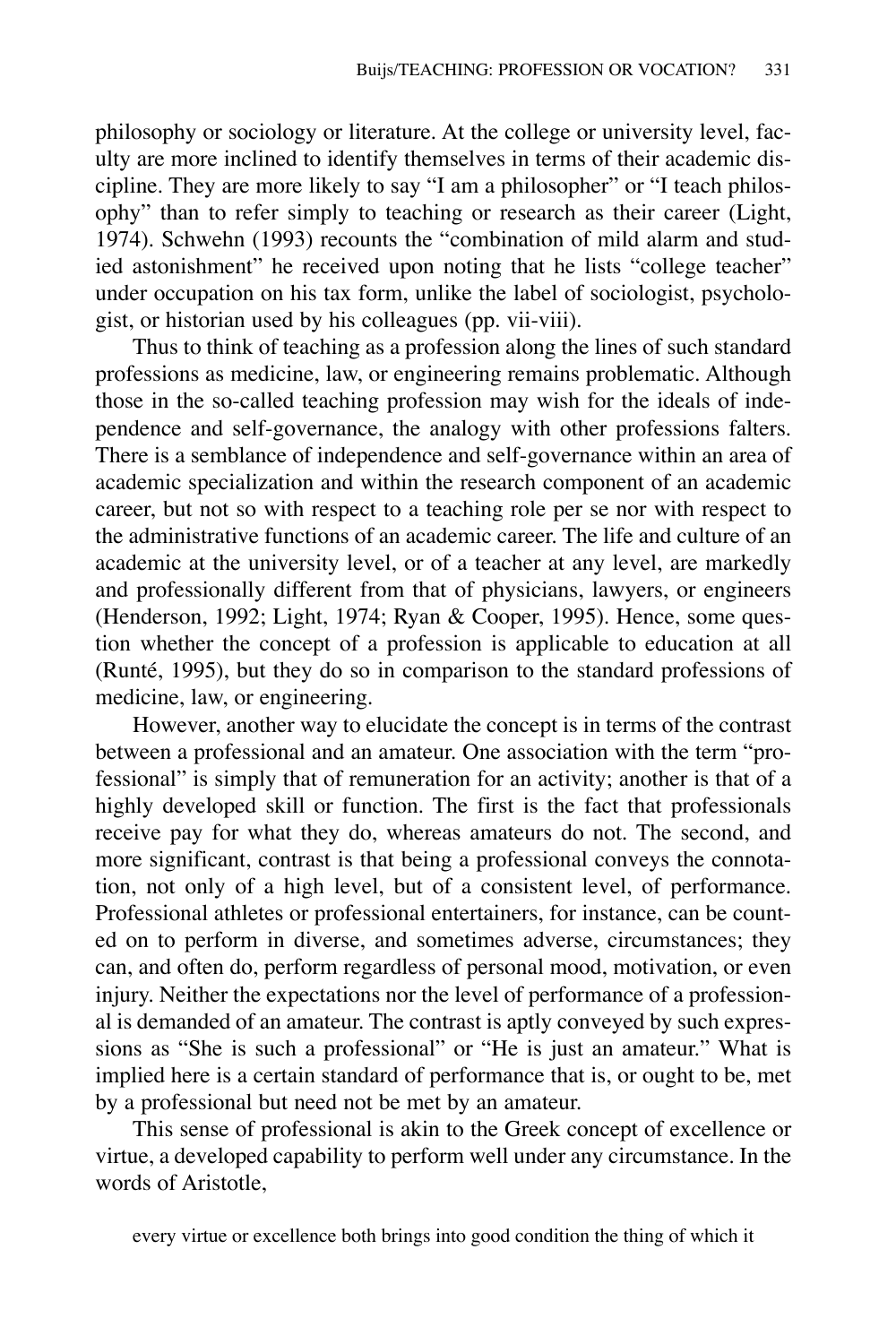is the excellence and makes the work of that thing be done well; e.g., the excellence of the eye makes both the eye and its work good; for it is by the excellence of the eye that we see well....Therefore, if this is true in every case, the virtue of man also will be the state of character which makes a man good and which makes him do his own work well. (1970, II.6, 1106a, 15-24)

In a similar vein, Gordon (1995) alluded to "virtues" and "virtue-like qualities" that are "at the heart of good teaching" (p. 62). And with allusions to Plato, Schwehn (1993) argued that an "interdependence of moral and intellectual virtues" (p. 47) is indispensable, not only for minimally effective learning and teaching but for doing such activities well. For the Greeks, the virtue of an athlete rendered him into a good athlete and the virtue of a soldier rendered him into a good soldier. As a result, a good athlete is also good at his sport and a good soldier is good at his assigned tasks. In the ancient Greek culture, virtue surpassed mediocrity in the same way that a professional actor in our culture surpasses an amateur actor or that a professional athlete surpasses an amateur athlete.

The concept of a professional and its related professional activity in contrast with amateur status would seem a better fit for teaching and its range of activities than the earlier comparison with standard professions. The implied contrast can apply to an academic career in general and to all of its conventional components: teaching, research or administration. In an allusion to the contrast, McCluskey (1967) listed "amateurish administration" (p. 415) among problems facing Catholic higher education in the 1960s. Ramsden (1992) lamented that "for too long we have relied in higher education on teaching that is essentially an amateur affair," recommending instead "a professional approach to teaching" that, like other professions, employs "theoretical knowledge on which to base their activities" (p. 8). Similarly, the contrast is implied in the increasing recognition of professional preparation for college or university level teaching (Attridge, 1994), in the developing excellence of universities because of "the professionalization of the faculty" (Lent, 1994, p. 151) or in on-going professional development of teachers (Chan, 1995; Gambell, 1995; Gilliss, 1995; Schaub, 2000; Traviss, 2000). Thus if academics are professionals in this sense, then they claim an expertise or excellence at what they do and for which they should get paid. As professionals, they are good at teaching or research or administration because of their acquired skill or expertise.

But it might still be objected that the expertise or excellence of teaching is discipline specific; teaching is always qualified by what is being taught. Someone could be considered a professional philosopher and even be good at teaching philosophy but that is not to say that he is a professional teacher as such nor that he is good at teaching per se. However, skill or expertise in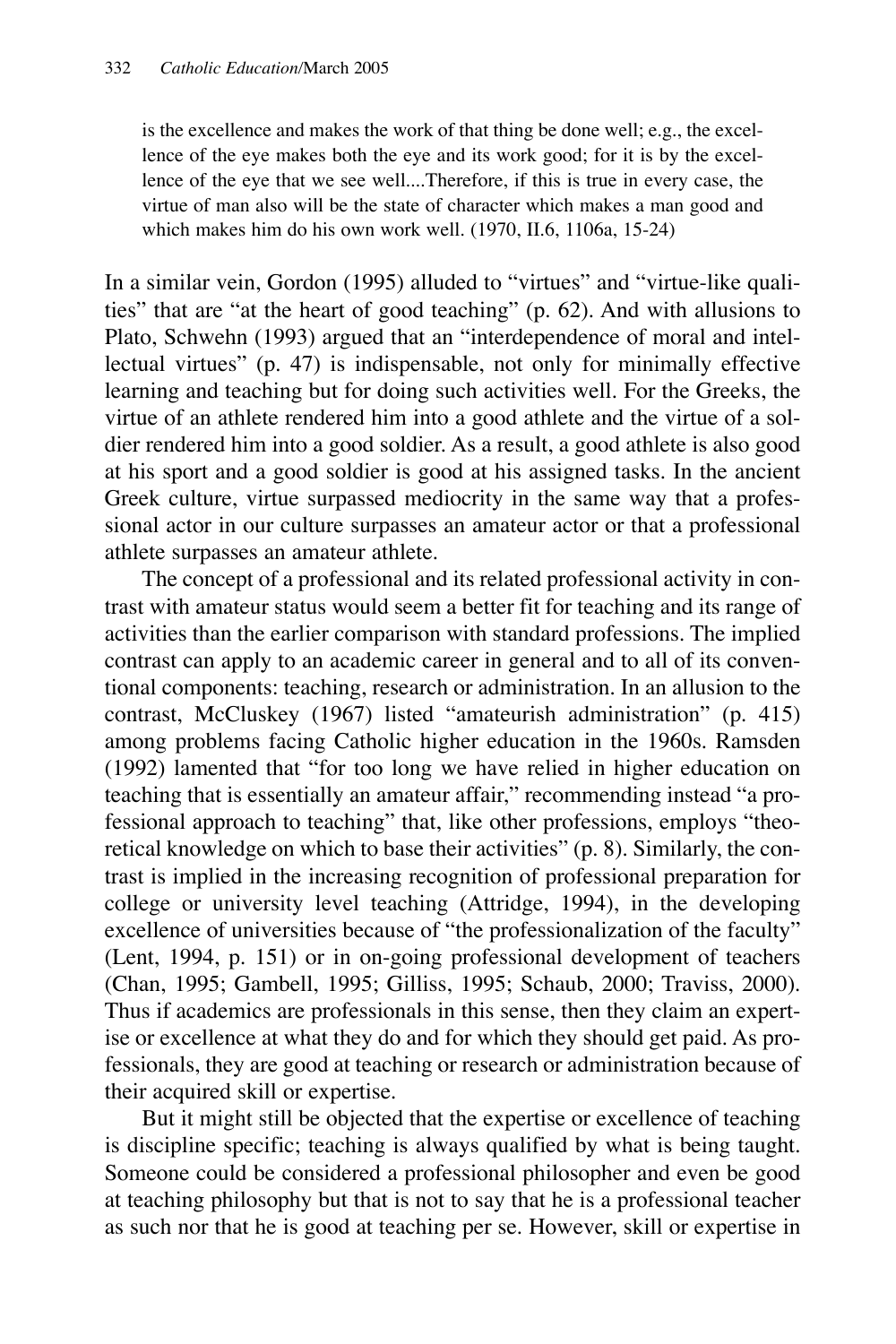teaching is not only discipline specific. There is admittedly more to teaching than expert knowledge of a subject matter. Although there is an interconnection, there is also a difference between subject matter and pedagogy, between what is taught and how it is taught, and between curriculum and instruction. Effective teaching requires a certain level of pedagogical expertise, what Ramsden (1992) calls "a body of didactic knowledge" and which constitutes "the professional authority of the academic-as-teacher" (p. 9). Teaching demands a competent and consistent level of skills and functions. Because of this competence, teachers legitimately claim independence in how they teach, if not also in what they teach, and justifiably seek remuneration for their teaching work.

Thus, on the concept of a professional in contrast with an amateur, teaching in general, as well as the more specialized teaching of specific academic disciplines, can be understood to comprise a professional activity, the individual to be a professional, and the field to be a profession.

On either of the two analyses, of considering standard professions or of noting a contrast between professional and amateur status, common aspects emerge that are central to the conceptual framework of professional activity. These are a commitment to standards and accountability in terms of those standards. In the case of teaching, it implies a commitment to some standards that do and should govern the various skills and activities that comprise the teaching and learning process, even if the specific standards are not well defined. To think of teaching as a profession, or to think of an instructor as a professional is, on the part of an instructor, to assume the responsibility of providing consistently good teaching and, on the part of others – students, administrators, or the general public  $-$  to be entitled to expect consistently good teaching. Consequently, a main focus of conceptualizing teaching as a profession is on the standards that define good teaching.

There is a further aspect of a profession or professional activity worth noting. This is the fact that individuals usually choose to enter a profession; they select a professional career from a range of options. Their selection arises from an interest in the profession, coupled with the requisite expertise and skills.

To view teaching as a profession, then, is to acknowledge a number of factors. First, the various activities that comprise the teaching process are done for financial remuneration. As a profession, there is a financial value attached; professional teachers ought to be paid for what they do. Second, there is an expectation of a certain level of expertise. In the case of university level teaching, this expectation translates into appropriate knowledge of a subject matter. It also translates into relevant pedagogical skills and consistent performance in a whole spectrum of activities: the overall organization of a course, for instance, the preparation of specific classes, the delivery of lectures, the moderation of discussions, or, more recently, the use of var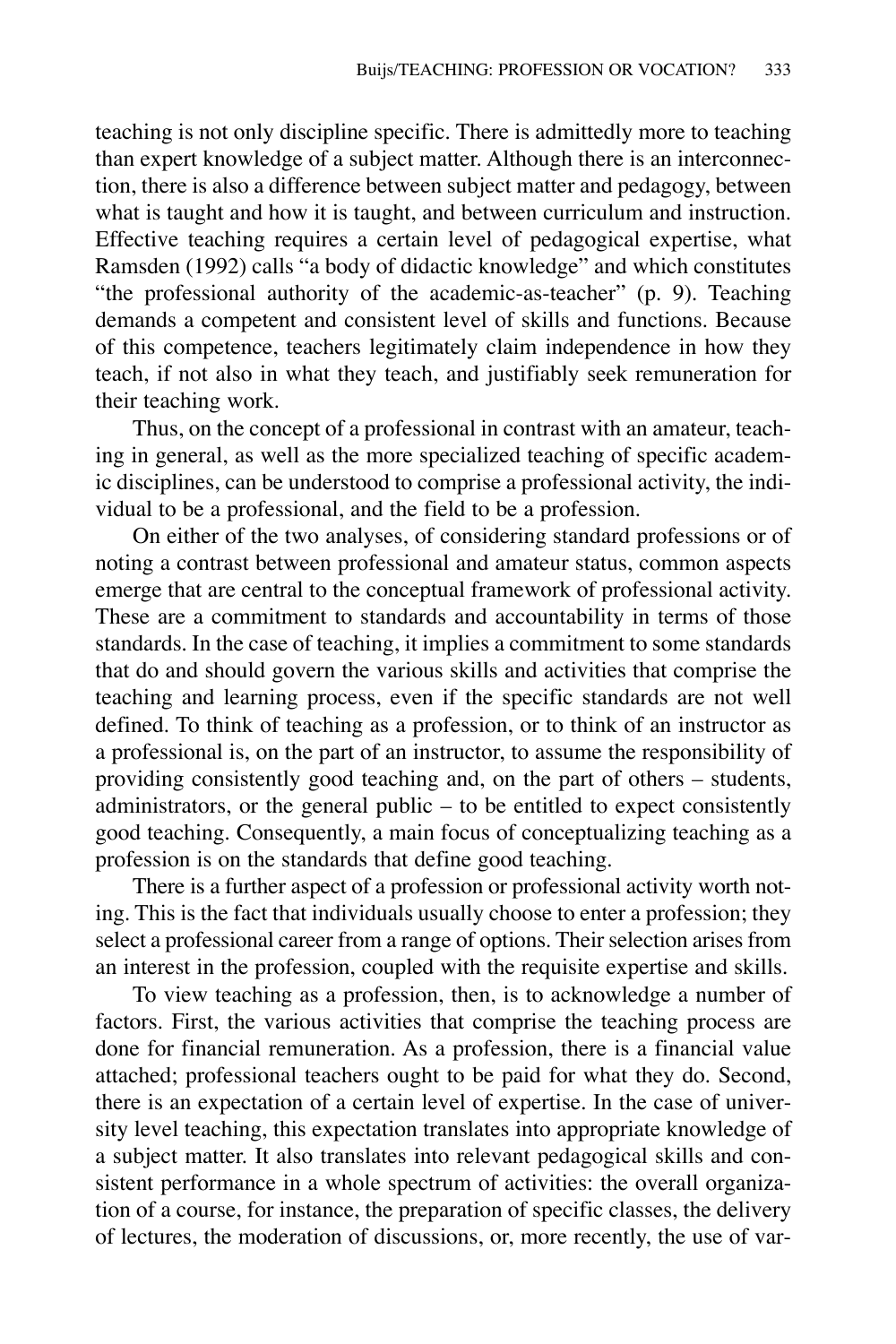ious technological resources. Being professional in such activities implies doing them well, according to specified standards and in diverse circumstances regardless of personal feeling or whim. Third, there is accountability for both academic expertise as well as pedagogical skills. Students can, or ought to be able to, count on an instructors' knowledge of the subject matter to be correct and up-to-date; they should be able to expect competent instruction and fair treatment. And fourth, there is a component of choice. Individuals voluntarily enter the teaching profession from a range of options, although they may do so for a variety of personal reasons.

## **TEACHING AS A VOCATION**

Another framework within which teaching has been conceived is that of a vocation. *Ex Corde Ecclesiae* notes, "By *vocation* [italics added], [a university of teachers and scholars] is dedicated to research, to teaching and to the education of students who freely associate with their teachers in a common love of knowledge" (John Paul II, 1990, §1). Elsewhere, again generically, Catholic schools are said to exercise "a specific mission within the Church by living, in faith, a secular vocation in the communitarian structure of the school" (CCE, 1982, §24); and Catholic lay teachers are said to "fulfill a specific Christian vocation and share an equally specific participation in the mission of the Church" (CCE, 1998, §19). In a broader Christian and explicitly post-secondary context, some have explored how "because of a scholarly vocation" Christian faith can be integrated into the various disciplines of the academy (Agee & Henry, 2003, p. xi). Others have acknowledged that Christian scholar-teachers should see their work as a vocation (Cunningham, 1994; Evans, 2003). Schwehn (1993) discussed how we do, and should, reconsider "our present-day conception of the academic vocation" within our secular universities (p. 22). While the label has wide currency in Christian, Catholic, and some secular contexts, the use of "vocation" also denotes an ambiguous concept.

In a generic sense, vocation refers to any career choice. In a more specific sense it connotes a calling in life that consists of distinctive roles or functions. The ambiguity is apparent in both Weber (1980), who defined the parameters of an academic calling, and Schwehn (1993), who reappropriated the term so as to redefine the focus of academic life. In its religious context, the concept of a vocation has an admittedly theological connotation, but it can be usefully understood in a non-theological sense as well. What, then, would it mean for an activity or role, such as teaching, research, or administration, to be a calling in life? To what and by whom is one called? What does the concept of vocation imply?

In clarifying the concept of a teaching vocation, let us start with two theological considerations. All Christians are said to have a general vocation to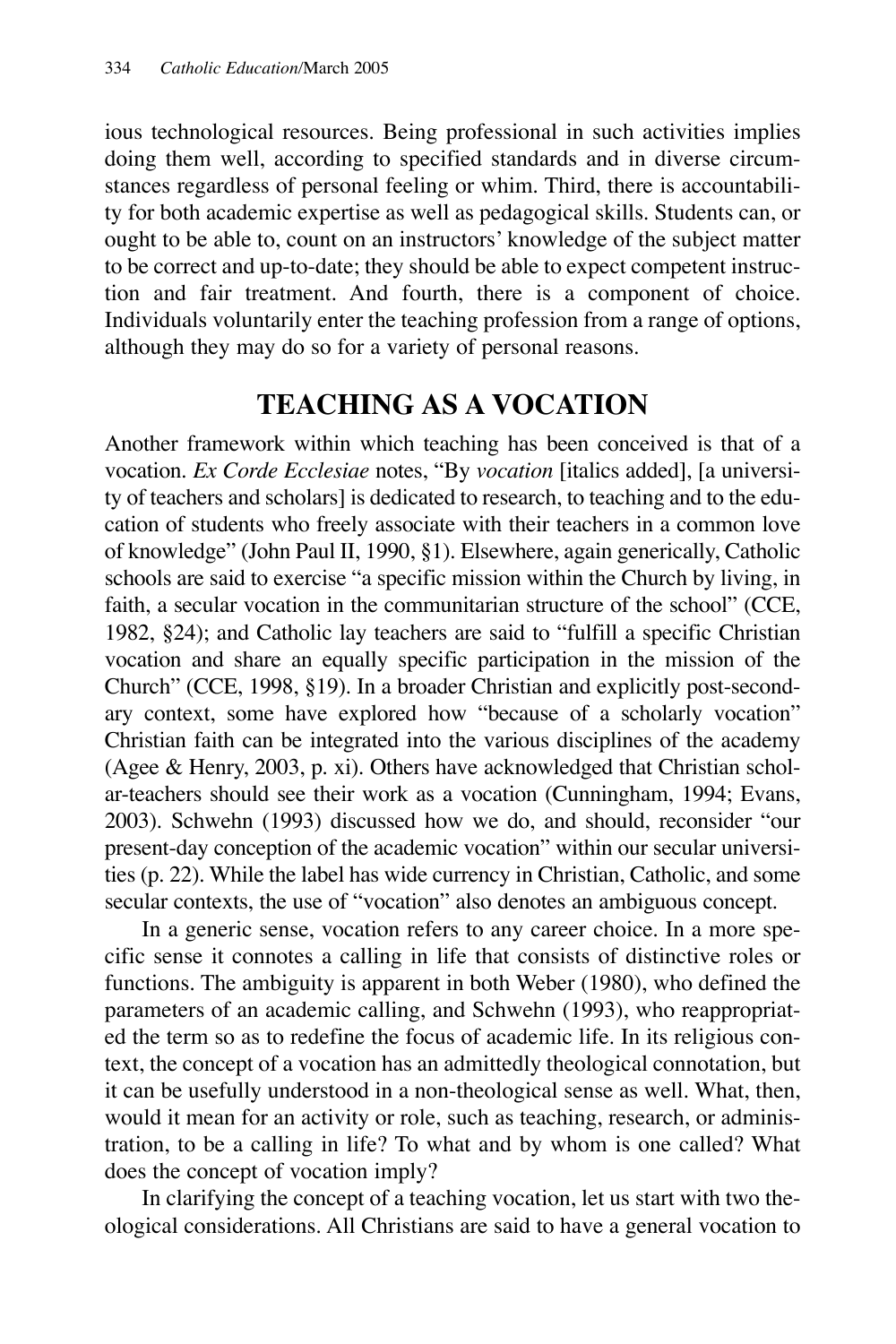witness to their beliefs or to evangelize their faith (CCE, 1982; Cunningham, 1994). Some Christians, however, such as ordained clergy or members of religious orders, are said to have a more particular vocation to a specific ministry of service within the Church. Likewise, teachers in Catholic schools are said to have a vocation to educate, not only in faith but also in the integration of faith and culture, and for the benefit of the faithful, society, and the Church overall (CCE, 1977, 1982, 1988, 1998). More specifically, Catholic school teachers are called to a ministry within the church to educate "for the integral formation of the human person" (CCE, 1982, §24) and to develop the whole person in all their capacities (CCE, 1977, 1982, 1998). In a Catholic university, the vocation of a scholar-teacher has a Christian inspiration that enables the institution "to include the moral, spiritual and religious dimension in its research and to evaluate the attainment of science and technology in the perspective of the totality of the human person" (John Paul II, 1990, §7). Within other Christian denominational settings, some have stressed a similar integration of faith and learning, and of faith and life, as the mandate of a teaching vocation (Holmes, 1987; Hughes, 2003; Pazmiño, 1997).

In its theological sense, a vocation is an inner call that arises from one's own faith experience. It is experienced as an invitation from God, an exhortation from the person of Christ that expects a response. It imposes a role or a task directed toward the Church community, a task that in the case of teachers takes on a specific dimension not only to educate in skills or learning but also in faith.

The two aspects of call and service that emerge from a theological meaning carry over to a non-theological meaning of vocation. A vocation to a lifestyle, a career, or a social role can be understood to constitute an inner call, an imperative that imposes itself. To claim, for instance, that someone feels called to be a parent or an artist has an element of moral obligation. In this view, it is not that an individual particularly wants to be a parent or seeks to become an artist. It is, rather, that he feels impelled to become a parent or that she is convinced she should become an artist. Nevertheless, whether we respond to such a call, whether we carry out the perceived obligation, is a matter of intentional choice. Since a calling in life, if it is consciously experienced at all, is unique to each individual, one's response likewise engages one deeply and personally, both in making the choice of acceptance, or rejection, and in taking full responsibility for it.

We can further elucidate the sense of call in terms of Marcel's analysis of presence and gift. Marcel viewed human existence as an inner being or presence we encounter. The encounter offers a choice to accept or refuse one's own unique being and purpose (Marcel, 1973a, 1982a, 1982b). Marcel does not use the term vocation, although he appropriates such other theological terms as mystery and incarnation in non-theological meanings (Marcel,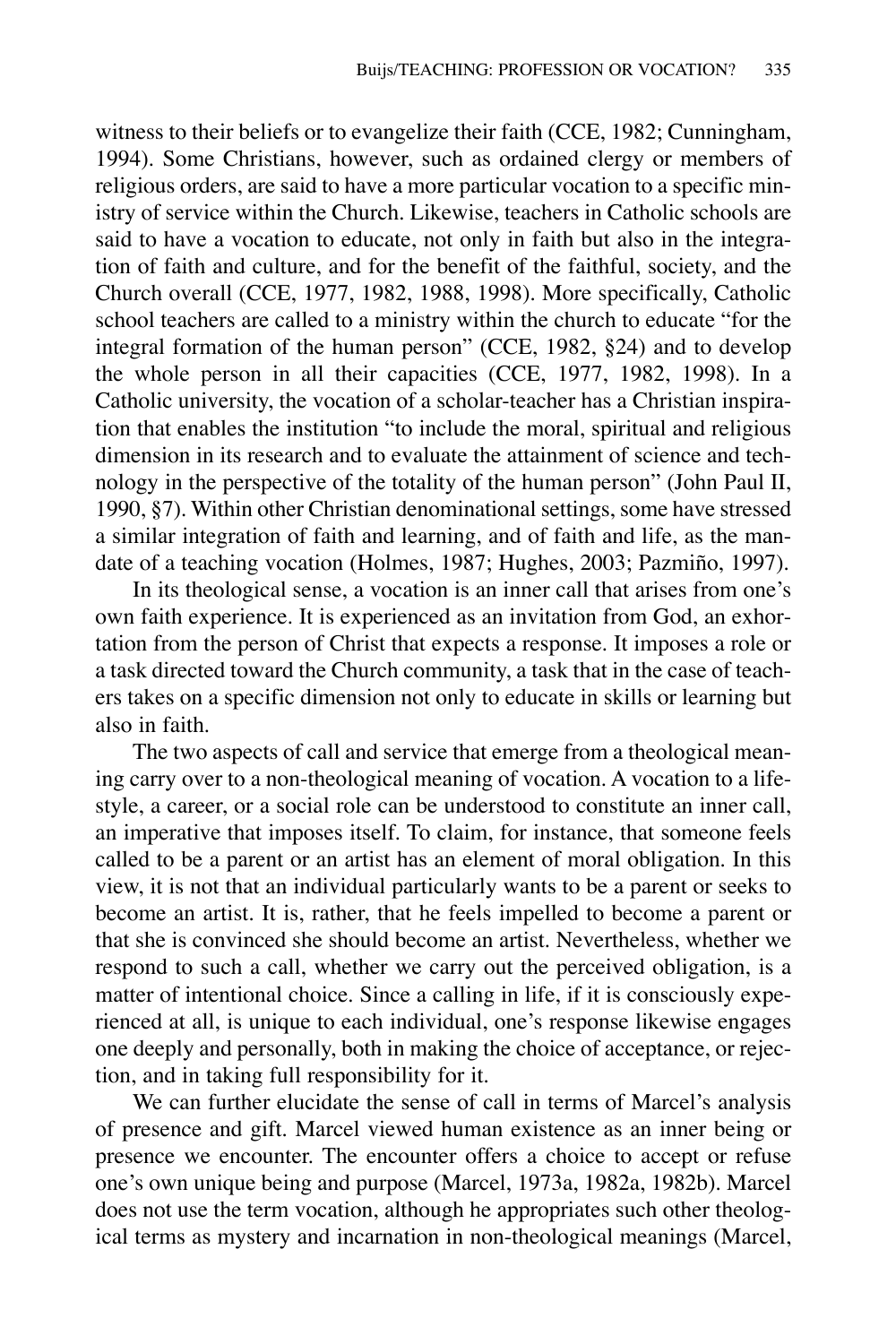1973a, 1982b). However, since an encounter with being and the fundamental choice it imposes amounts to an inner call, Marcel implies that human life is itself a vocation, a unique call to respond to the presence of being. Elsewhere, Marcel (1973b) further elucidates this concept in terms of understanding of life as a gift, presented to each individual. But a gift needs to be accepted or acknowledged. An item presented to someone is not a gift unless it has been accepted as such. A gift expresses a deeper reality to which we bear witness. Thus a gift becomes "a gage of friendship or of love" (Marcel, 1973b, p. 101). A gift implies an interpersonal dimension; it is offered by one person and received by another. And in choosing to accept a gift we also assume a personal responsibility for the gift by way of fidelity and trust. The acceptance of a gift, just as the response to a call, engages an individual personally and interpersonally. On this analysis, the concept of a vocation can be understood – theologically and non-theologically – as an inner call, an offered gift, that originates beyond ourselves, that demands an intentional response, that solicits fidelity and trust towards whoever imposes the call or offers the gift, and for which we assume a responsibility once accepted.

Another aspect of vocation that emerges from its theological meaning is that of service. In other words, the call implies a purpose individuals are invited to fulfill. As the call comes from beyond oneself, so its task and purpose extends beyond oneself as well. Thus, for instance, when Christians are expected to witness to their beliefs, they become a model to others; their call to witness is not so much for the benefit of themselves as it is for the benefit of others. When artists respond to a creative impulse, they do so not to satisfy their own interests but to respect aesthetic ideals. In either case, a vocation – a call and its response – not only acknowledges others but also is directed toward others and for that reason implies a kind of service. A vocation is inherently altruistic and interpersonal. Not only does a call or gift implied in the concept of a vocation have its origin in someone else, the direction of a vocation is toward service of someone else.

To view teaching as a vocation, then, is to acknowledge a call to serve others through the means of education and learning, be it at a primary, secondary, or post-secondary level. Such a calling may, in turn, be grounded within a religious worldview, as coming from God and forming part of a divine plan for one's particular life, but it need not be. A teaching vocation can also be grounded in a humanistic worldview, in which a call to teach can be understood to originate from those in need of teaching services. The point is that in the conceptual framework of vocation, we do not merely choose teaching from among a range of alternative careers that may suit our personal interests. Rather, we assume a teaching role and whatever is involved in fulfilling it out of a sense of duty. The role itself, moreover, is directed toward others, because it is after all their learning that is the purpose of edu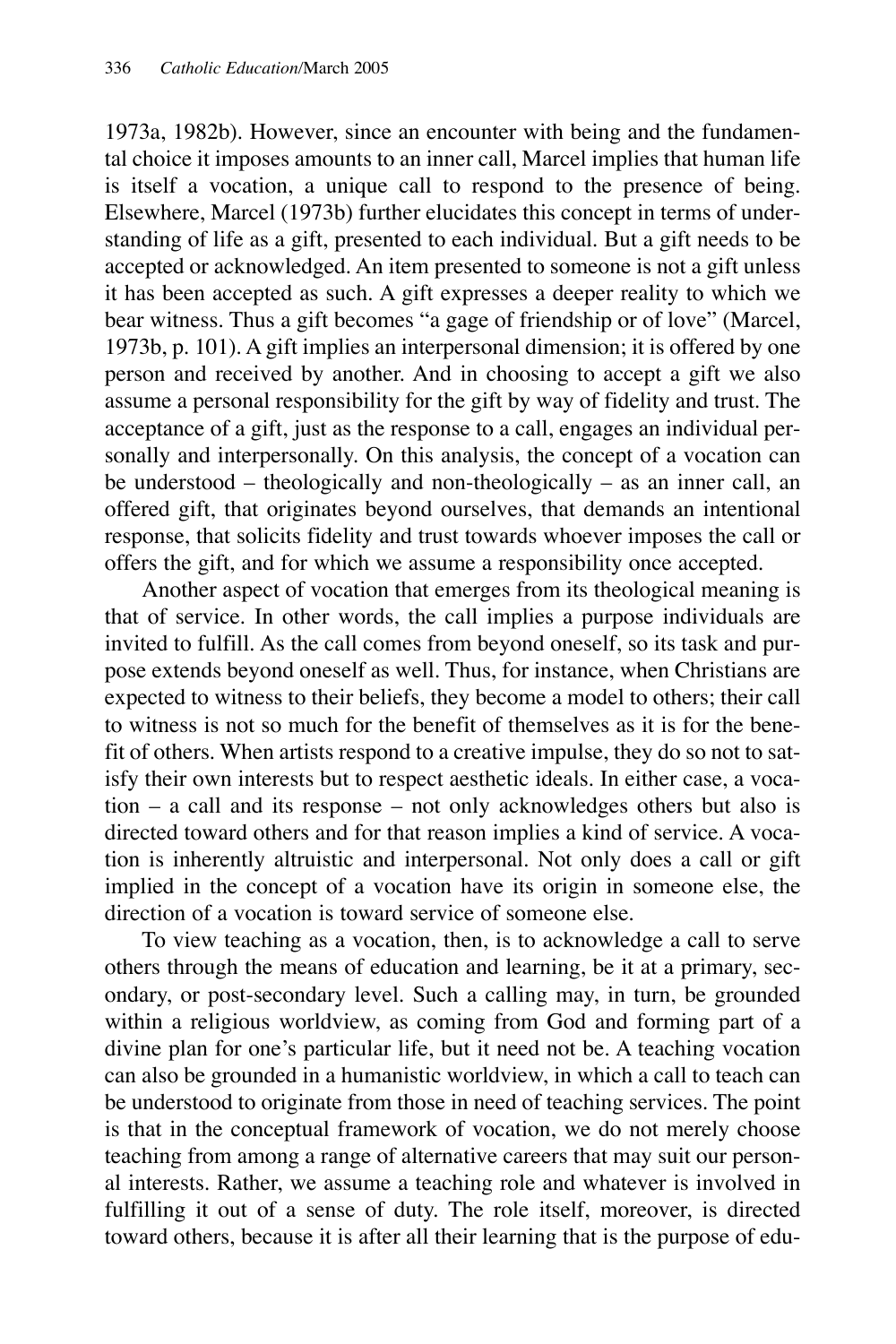cation. If we were to ask why we are called to teach, an obvious answer would be so that others could learn. Understood as a call and a service, the function of teaching would engage an individual in two distinct ways: personally in its various activities as an obligation more than a desire and interpersonally in acknowledging those who offer the call and those who are the recipients of its service.

Consequently, the focus of conceptualizing teaching as a vocation is more on students for whom teaching activities are carried out than it is on the teacher who performs these activities or on the institution that supports the teaching function. A similar analysis can apply to other components of an academic career: research and administration. To conceptualize these as a vocation would be to consider them as an obligation and a service toward those who would benefit from the research or to whom administrative functions are directed.

### **PROFESSION OR VOCATION?**

Are the conceptual frameworks of a profession incompatible with that of a vocation? Does one necessarily preclude the other? At first glance it might appear that they pose exclusive alternatives: teaching is either a profession or a vocation. However, they need not be exclusive of each other. It seems perfectly conceivable to consider a teaching career one's vocation in life and yet pursue it professionally or to insist that one feels called to the teaching profession and yet consider it one's duty to serve. Indeed, it is often recommended that Christian teachers view their role as more than a profession, that they view it as a vocation as well (Agee & Henry, 2003; CCE, 1982; Marty, 2003). Nevertheless, there are opposing elements within each conceptual framework that lead to inevitable tensions, tensions that are also evident within academic life for other reasons (Dill, 1982; Evans, 2003; Schwehn, 1993).

These contrasting views look in different directions; they filter a role or activity in different ways. As the above analysis demonstrates, the conceptual framework of profession views a role or activity in terms of expertise, governance, autonomy, and accountability. Viewing the same role or activity through the conceptual lens of a vocation focuses on response to a call, service to others, and an assumed responsibility for both. The framework of a profession tends to include payment for an activity, whereas the framework of a vocation tends to ignore it, although remuneration need not be attached to professional expertise nor overlooked for a vocation's work of service.

Because of its focus on expertise and autonomy, the framework of a profession implies a determinate set of objectives and standards which one chooses to adopt. Consequently, to think of teaching in these terms is to dwell on the role of teaching itself. It is to view it in quasi-objective and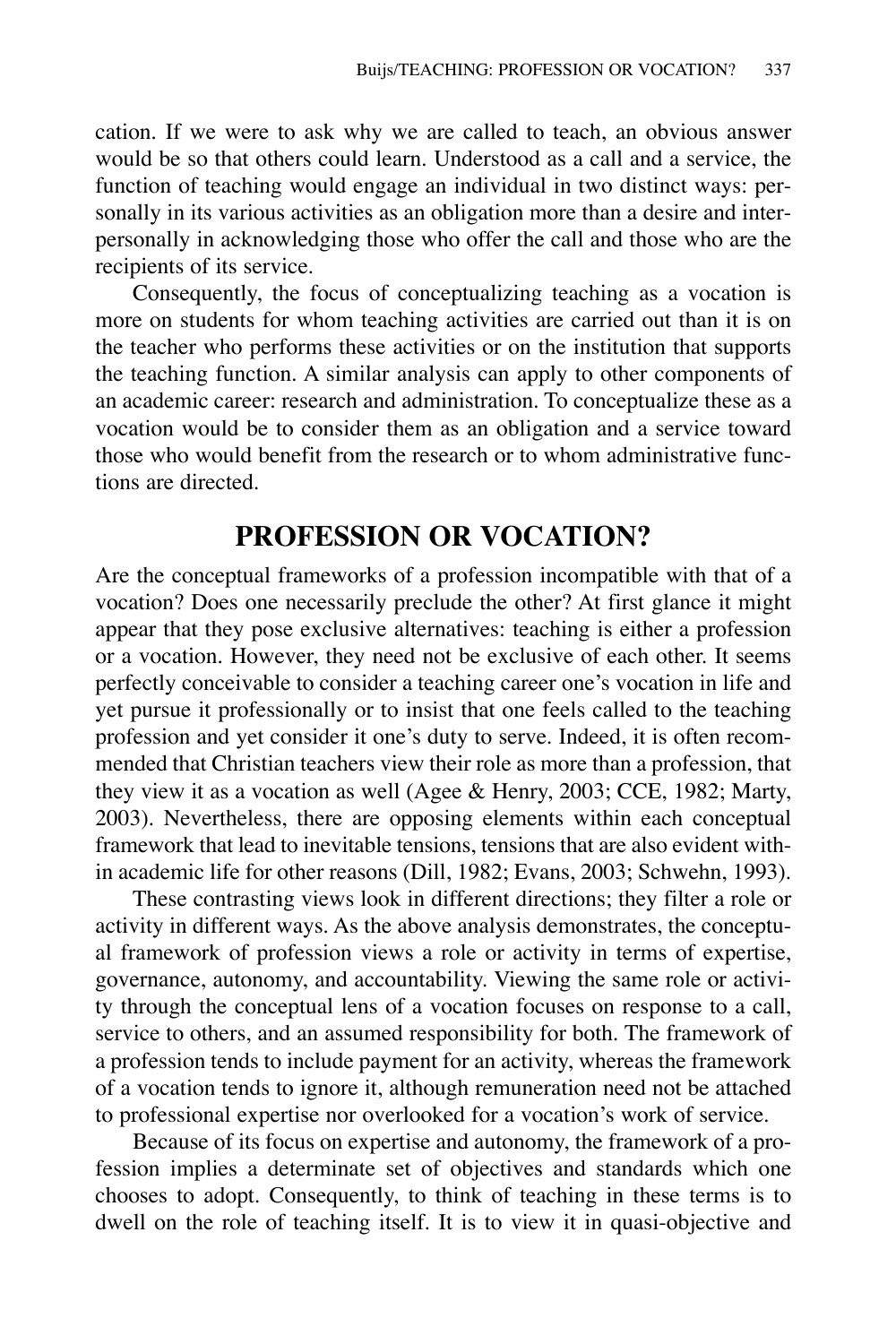impersonal terms, to see it comprised of a range of activities that an individual does and that someone can certainly strive to do well. But in the end it is the range of activities and the standards applied to them that define a profession. Governance and accountability are directed toward maintenance of the standards of professional activity. The concept of a profession also tends to view an activity in self-serving or self-interested terms, even though the activity is directed toward the benefit of others (Macdonald, 1995).

The framework of a vocation, on the other hand, implies a personal commitment because of its focus on a call and its aspect of service. Consequently, to think of teaching in these terms is to look beyond the role of teaching itself to those engaged in and by the role. It is to view it in subjective and interpersonal terms. In the end, it is students who give shape to the vocation of teaching; they are the purpose behind the call and the recipients of a commitment to it. The responsibility assumed by a teaching vocation is directed toward students or to whoever is conceived to present a call to teach. The concept of a vocation has an inherently altruistic focus.

In bold relief, the two conceptual frameworks imply a contrast between standards and students, between an impersonal and an interpersonal approach, between an objective and a subjective outlook, between an altruistic and a self-interested focus, between an activity for which remuneration is an expectation and an activity for which payment may be gratuitous. Sketched in this way, the contrast leads to a shift in focus in which the implications of one conceptual framework are held at the expense of the other. The shift in focus corresponds to a shift in values, to what is perceived to be important and worthwhile in the educational enterprise.

Such a shift is, in part, historically illustrated in the evolution of Catholic higher education. When Catholic colleges and universities were predominantly staffed and administered by religious orders, teaching or administration formed part of their vocation of mission and service to the church. Within such an academic community, teachers cared not only for the intellectual development of their students but for their character formation, moral growth, and faith commitments as well (Burrell, 1994; Gallin, 2000). The Catholic identity of institutions was intimately linked to the teaching vocation of vowed religious. Priests, sisters, and brothers lived out their vocation in an academic apostolate (CCE, 1998; Gallin, 1996; John Paul II, 1990). While there was admittedly significant value and benefit in such institutions, they tended to be criticized for mediocrity in their academic programs and research orientation (Attridge, 1994; Edwards, 1999; Gleason, 1994; Lent, 1994) and lack of professionalism in administrative procedures and hiring practices (Edwards, 1999; Gallin, 1996, 2000). On the other hand, the increase of lay persons within Catholic colleges and universities brought with it a professionalization of faculty that included an increasing focus on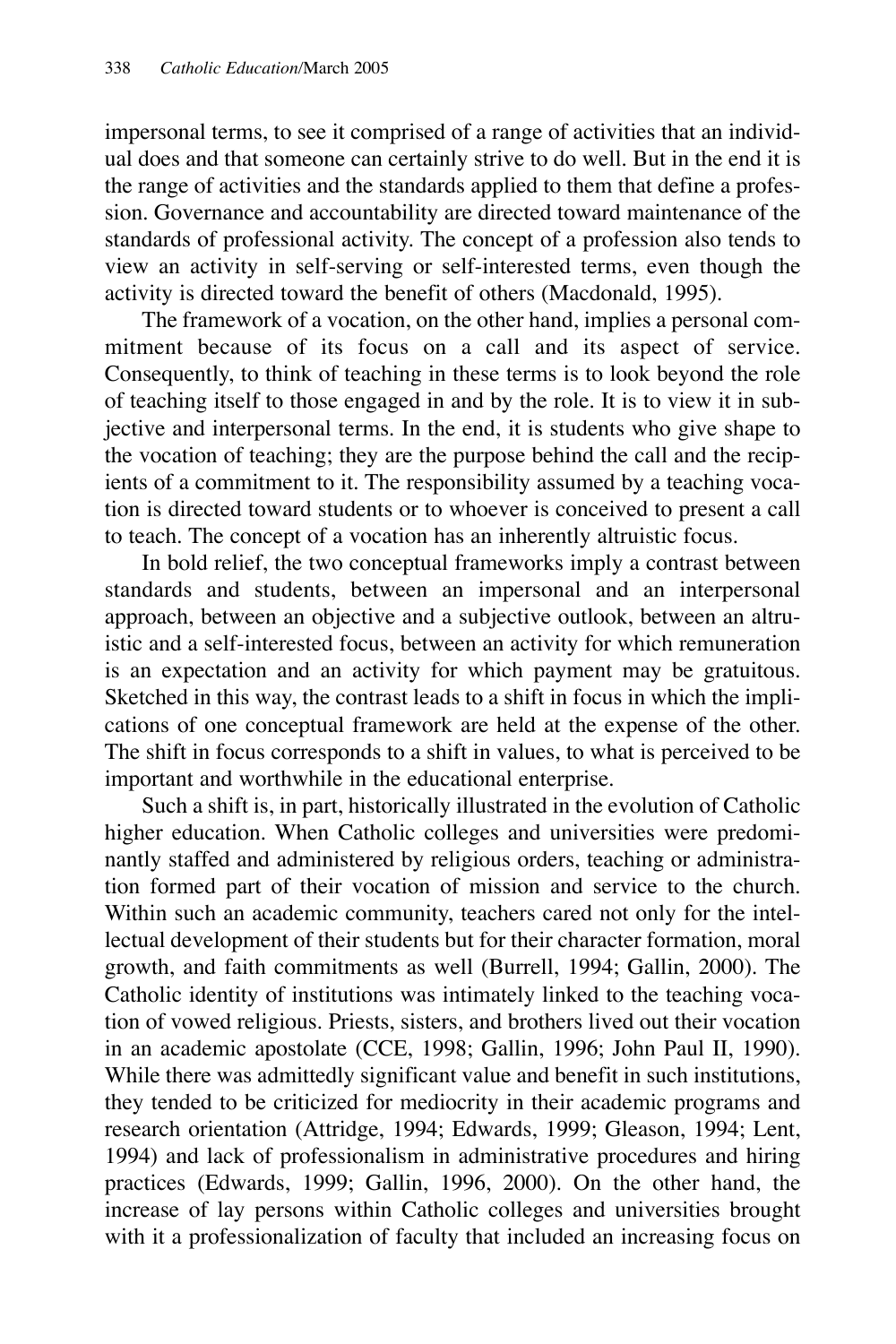academic standards and a greater emphasis on research, not to mention the expectation of salaries in line with professional expertise (Edwards, 1999; Gallin, 2000; Lent, 1994). But this rising professionalism also came with a diminished sense, if not loss, of Catholic identity, community, and the moral and faith development of students. The "quality and Catholic commitment of lay persons" came into question (Gallin, 1996, p. 12); the

difficulty of assuring Catholic identity in an environment where it is almost impossible to attract and retain a critical mass of qualified staff who are familiar with and supportive of the social, theological, institutional, and (or) educational aspirations of the Catholic tradition (Higgins & Letson, 2002, p. 166)

#### became an issue.

The shift in focus and values implied by the framework of a profession versus a vocation still operates today in teaching-related activities. It manifests itself most noticeably whenever we replace individual students with standards of performance or when we deal with students anonymously rather than personally. The more we insist on standards of performance, be it on the part of instructors or on the part of students, the less, it seems, we pay attention to the individual circumstances surrounding both the instructor and the student. Conversely, the more personally concerned we become about students and their learning, the less significant we take general standards of evaluation to be. This difference in underlying values frequently emerges in discussions about grading, whether grades are to be assigned on the basis of some pre-established distribution (or curve) or on the basis of individual student performance. The former tends to be driven by a need for uniform standards and academic integrity, often reinforced by institutional concerns over inflated grades and academic standings – hallmarks of viewing the marking task of teachers through the framework of a profession. The latter, individual-student-approach, tends to be driven by a different set of values that emerges from the framework of a vocation: an assessment of performance on its own merits, acknowledgement of student individuality in learning, recognition of personal circumstances that may impact learning, and the like.

Similarly, a shift in attitude and values can be seen in our approach to other aspects of an academic career. Suitable preparation for a teaching profession suggests effective means for acquiring the knowledge base and skills needed for teaching; preparation for a teaching vocation, by contrast, would look more at character formation, instilling habits and traits needed to fulfill the call to teach (CCE, 1982; John Paul II, 1990). While the need for faith formation has been urged for teachers at the primary and secondary level of Catholic schools (Mulligan, 1990, 1994, 1999; Traviss, 2000), it does not seem to have filtered to the level of Catholic higher education with equal urgency.

Evaluation of teaching performance or success in a teaching career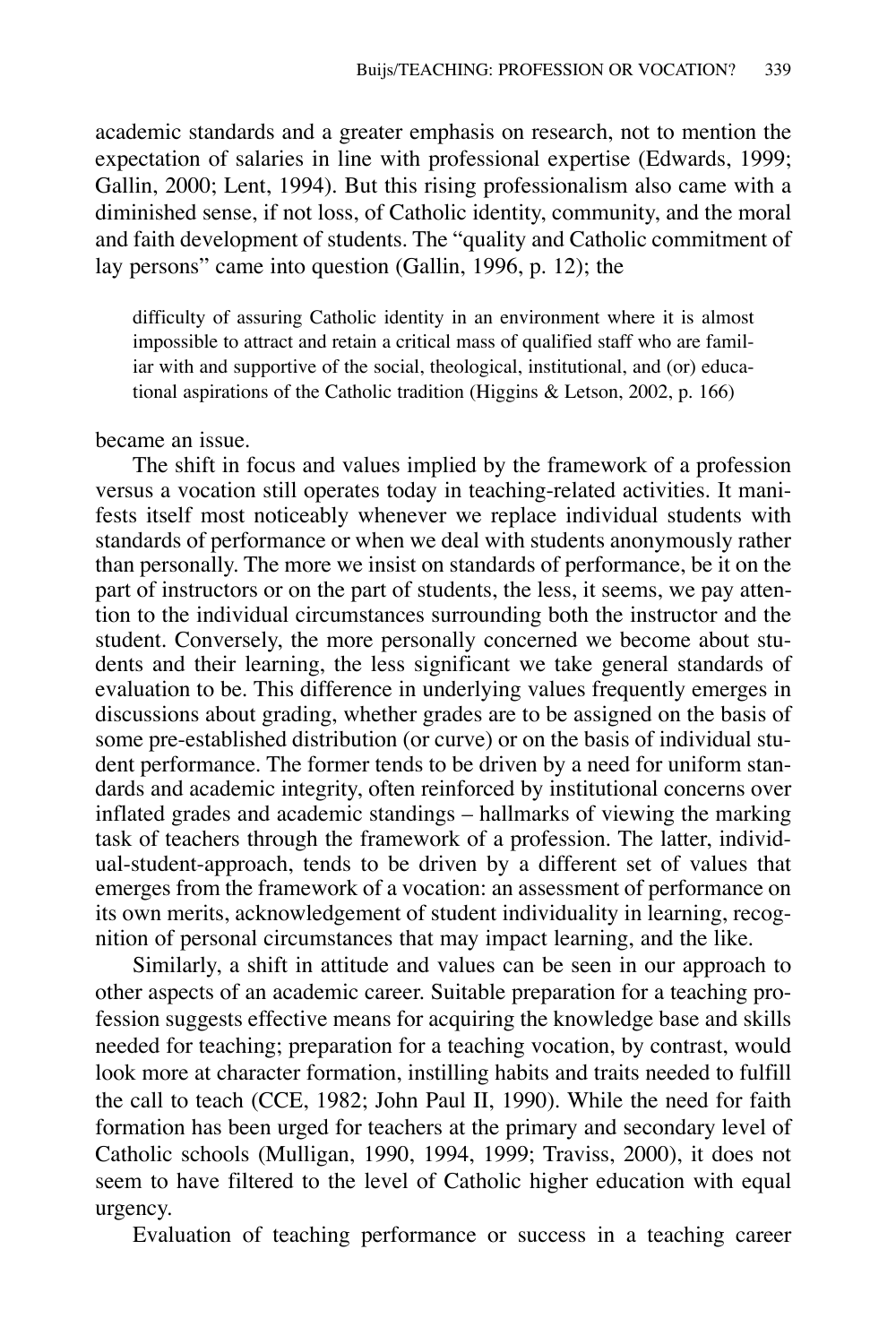would, likewise, differ on each framework. Under the concept of a profession, we would look to performance indicators on the part of teachers, to what they have taught (curriculum) and how they have taught (instruction). Under the concept of a vocation, instead, we would look to the impact on students, on what they have learned and how they have otherwise benefited from the teaching. Despite advocating multiple means of measurements and the importance of student input in assessing good teaching, Ramsden's endorsement (1992) of "professional competence," "accountability," and "minimal standards of acceptable professional behaviour" (p. 234) comes out of a view of teaching as a professional activity. In contrast, eschewing any attempts at a standardized model of skillful teaching, Brookfield (1990) focuses on interpersonal aspects and the individual context of both instructor and student that are in line with a view of teaching as a vocation.

Once we recognize the values implicit in these contrasting conceptual frameworks, we are in a position to appreciate the significance of both. Even though there is a tension between them, as there is with other conflicting values, we can move from one to the other and thus attempt to keep both in balance. As we drift toward one set of values, we are reminded of the other set. For instance, we may strive to deal with students personally and individually, because we view our teaching as a vocation; and yet we can be reminded of the need for objectivity and impartiality, because we also seek to apply professional standards to our teaching. We can put in time, extensive time, to develop computer resources so as to enhance the delivery of a course, in line with current expectations for effective teaching and yet recognize that we also need time to be available to students so as to address their particular academic concerns, in line with the aspect of service.

Although the contrast implied here, between an impersonal approach sketched by the concept of a profession and a personal approach sketched by the concept of a vocation, apparently imposes an either-or position, it is possible that they present a both-and situation, but in dialectical tension in the manner in which Buber (1970) developed an interrelation between the impersonal realm of "I-It" and the personal realm of "I-Thou." While these do not occur simultaneously, the impersonal "I-It" becomes an occasion to reveal the personal "I-Thou" and the conscious presence of the "I-Thou" realm inevitably reverts to the experience of the "I-It" realm. Analogously for the conceptions of teaching profession and teaching vocation, neither one takes precedence over the other; both are needed. But excessive focus on one highlights absence of the other. The more we dwell on what is implied by being professional in our teaching, the more we miss the personal, moral and even spiritual dimensions in our teaching implied by a vocation. Conversely, the more we stress what is implied by an academic vocation, the more we risk overlooking the demands of professional excellence.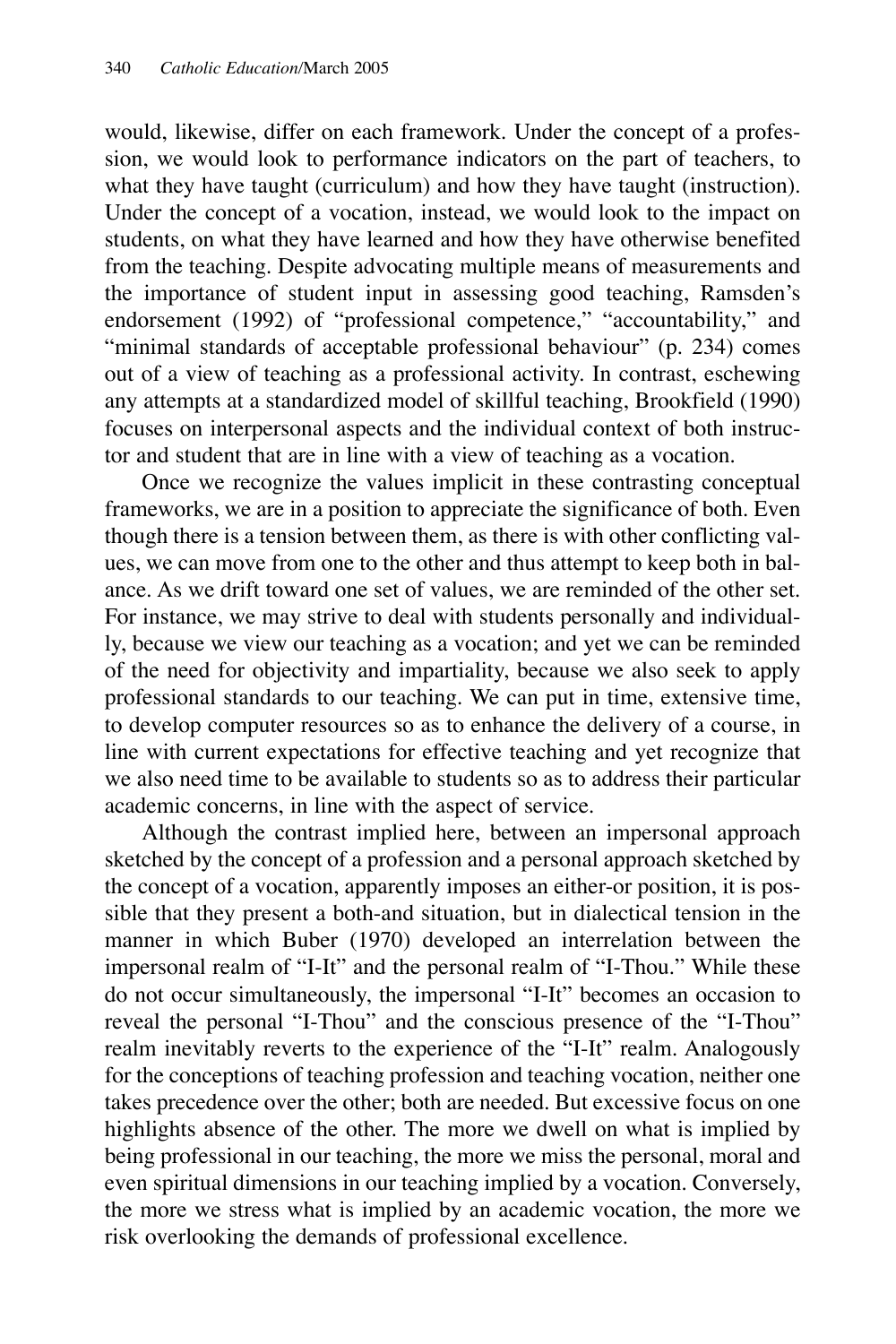## **INSTITUTIONAL IDENTITY**

What relevance does either conceptual framework have to the question of Christian or Catholic identity? The Christian or Catholic identity of any institution depends on how it manifests among its members a life of faith to live out Gospel values. These values include among others community, service, faith development, and spiritual growth. The conceptual framework of teaching as a vocation gives priority to such values: in its service orientation, its interpersonal dimension, its focus on individuals in their uniqueness and wholeness. Teaching out of this conceptual framework, then, would be in line with the raison d'etre of a Christian or Catholic institution of higher education so understood (Holmes, 1987, 2001; John Paul II, 1990). Burrell (1994) explicitly linked the two in that the quest for Catholic identity calls on "all who see their life as a gift, their work as a call rather than a career, and our relation to the world as conservation rather than exploitation" (p. 43).

However, if Schwehn (1993) is right that those virtues which enter into thoughtful and truthful inquiry not only were nourished in earlier religious tradition but still are best instilled and transmitted "by religious affection" (p. 57), then Christian or Catholic institutions, in turn, strengthen a sense of vocation in academic work. A study by Smith and Badley (1998), dealing with vitality among professors in denominational colleges and seminaries, corroborates an interdependence between a sense of vocation in teaching and a Christian ambience. For the authors found that

without exception, those functioning with vitality in the classroom in latecareer are individuals with a clear call to teach. They love teaching; they love students....They were committed to teaching the students in their respective schools. That was their focus and commitment....They teach as individuals with a clear sense of divine call; they work in the classroom as a direct response to a divine imperative. And for our participants, a deep spirituality nurtures this sense of call. (p. 175)

The one feeds off the other: a Christian identity supports a vocational and spiritual orientation, whereas a vocational orientation in the sense of a divine call acknowledges a Christian identity.

Nevertheless, insofar as Christian or Catholic colleges and universities are academic institutions, the conceptual framework of teaching profession should not be excluded. This framework promotes academic competence and excellence in teaching, as it does in research, that are of an importance comparable to religious identity. As Lent (1994) concluded, "Only in such a community, constantly challenged by the twin demands of academic excellence and faithfulness to the gospel, can generations of young Christian minds be formed to engage and leaven the world" (p. 145).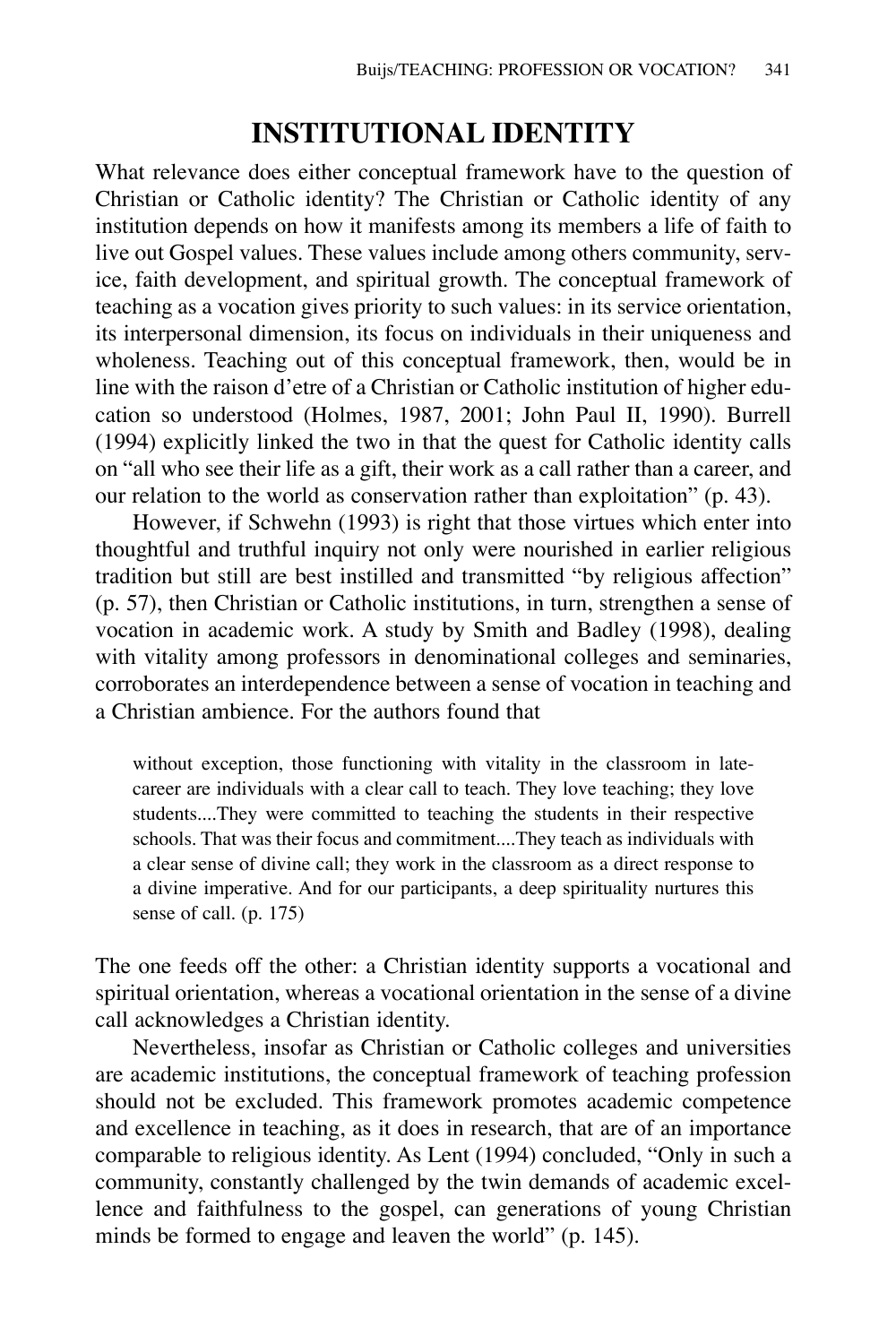Some might object that the conceptualization of teaching as a vocation suits only a denominational academic setting but not a public university. But behind the objection seems to be the assumption that profession is an admittedly secular concept, whereas vocation is a typically religious one. But, we have seen vocation need not be understood religiously or theologically; neither service nor call is the reserve of the religiously-minded. And even if the concept is taken in a religious theological sense, it can still apply in a secular academic setting – unless we are obliged to check faith-commitments at the gates of academia.

### **CONCLUSION**

The conceptual framework of profession versus vocation shapes attitudes toward the teaching enterprise, what we perceive to be its function and importance. Our attitude toward value priorities, in turn, affects teaching strategies and dealings with students. We have alluded to a number of instances in which what we do, and how we do so, depends on whether we conceptualize teaching as a profession or a vocation. While there is an apparent conflict between the values implied by either conceptual framework, they are not inherently incompatible but manifest a dialectical tension. Although the implications of each framework are equally important, it is the concept of teaching as a vocation that lends itself to a distinctively Christian or Catholic identity in denominational institutions of higher education.

The challenge is, on the one hand, to elevate a teaching vocation with the values of professional status and, on the other, to imbue the teaching profession with the values of a vocation. The history of Catholic education in the 20th century illustrated the first challenge. Currently, we seem to be faced with an increasing professional focus toward teaching and academics. Is that also at a loss of other values?

### **REFERENCES**

- Agee, B. R., & Henry, D. V. (2003). Introduction. In D. V. Henry & B. R. Agee (Eds.), *Faithful learning and the Christian scholarly vocation* (pp. ix-xii). Grand Rapids, MI: W. B. Eerdmans.
- Aristotle. (1970). Nichomachean ethics. In R. McKeon (Ed.), *The basic works of Aristotle* (pp. 935- 1112). New York: Random House.
- Attridge, H. W. (1994). Reflections on the mission of a Catholic university. In T. Hesburgh (Ed.), *The challenge and promise of a Catholic university* (pp. 13-25). Notre Dame, IN: University of Notre Dame Press.
- Barrell, B. R. C. (1995). The texture of teaching. In D. C. Jones (Ed.), *The spirit of teaching excellence* (pp. 13-29). Calgary, Alberta, Canada: Detselig Enterprises.
- Bosetti, L. (1995). Teaching as heartwork. In D. C. Jones (Ed.), *The spirit of teaching excellence* (pp. 31-47). Calgary, Alberta, Canada: Detselig Enterprises.
- Brookfield, S. D. (1990). *The skillful teacher: On technique, trust, and responsiveness in the classroom*. San Francisco: Jossey-Bass.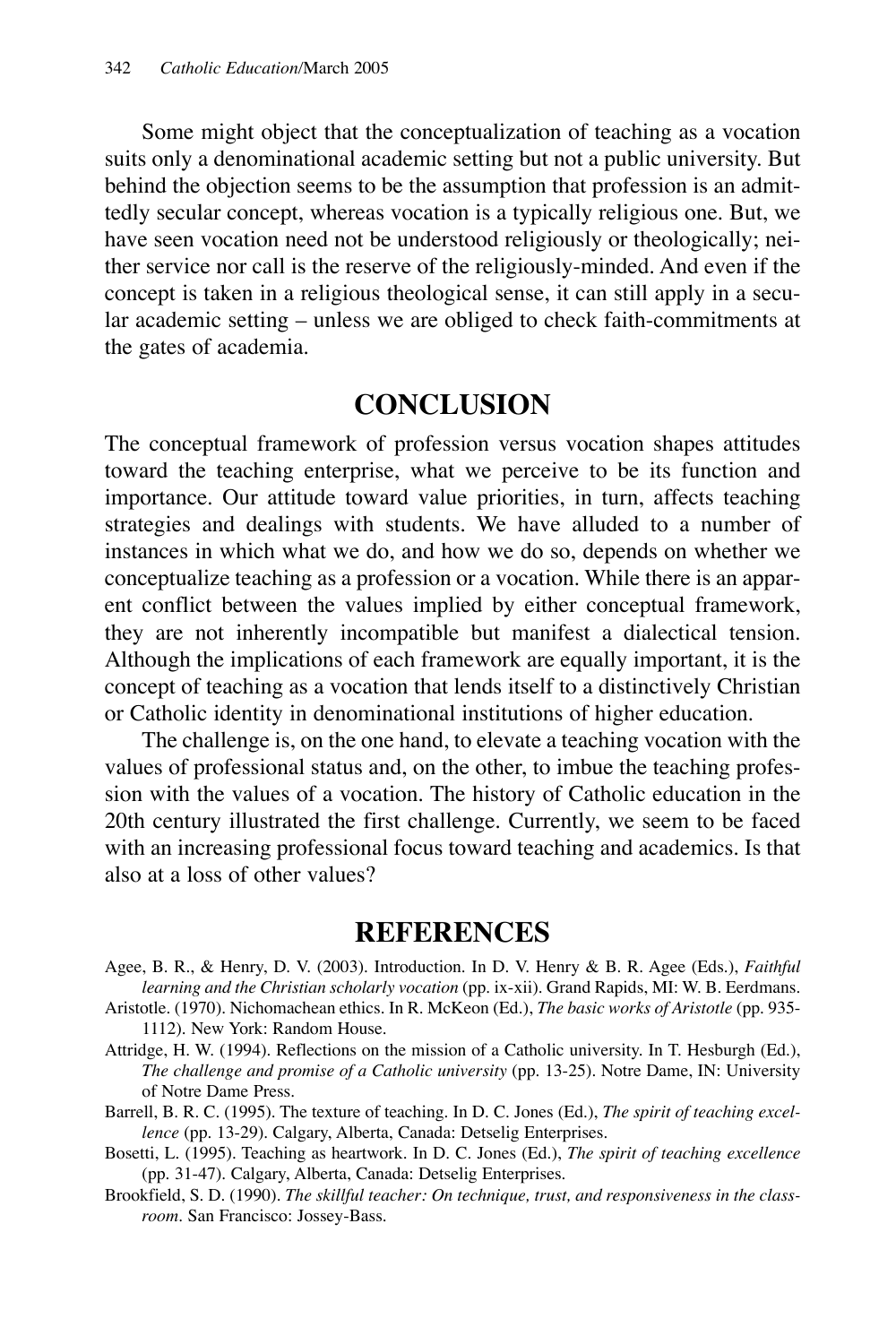Buber, M. (1970). *I and thou* (W. Kaufmann, Trans.). New York: Charles Scribner's Sons.

- Burrell, D. B. (1994). A Catholic university. In T. Hesburgh (Ed.), *The challenge and promise of a Catholic university* (pp. 35-44). Notre Dame, IN: University of Notre Dame Press.
- Burtchaell, J. T. (1998). *Dying of the light: The disengagement of colleges and universities from their Christian churches*. Grand Rapids, MI: W. B. Eerdmans.
- Chan, T. V. (1995). Curriculum development for the classroom: A teacher's prerogative. In G. Taylor & R. Runté (Eds.), *Thinking about teaching, An introduction* (pp. 314-319). Toronto: Harcourt Brace.
- Congregation for Catholic Education. (1977). *The Catholic school*. Ottawa, Ontario: Publications Service, Canadian Conference of Catholic Bishops.
- Congregation for Catholic Education. (1982). *Lay Catholics in schools: Witnesses to faith*. Ottawa, Ontario: Canadian Conference of Catholic Bishops.
- Congregation for Catholic Education. (1988). *The religious dimension of education in a Catholic school: Guidelines for reflection and renewal*. Ottawa, Ontario: Publications Service, Canadian Conference of Catholic Bishops.
- Congregation for Catholic Education. (1998). *The Catholic school on the threshold of the third millennium*. Boston: Pauline Books & Media.
- Cunningham, L. S. (1994). On teaching theology as a vocation. In T. Hesburgh (Ed.), *The challenge and promise of a Catholic university* (pp. 63-70). Notre Dame, IN: University of Notre Dame Press.
- Dill, D. D. (1982, May/June). The structure of the academic profession: Toward a definition of ethical issues. *Journal of Higher Education, 53*(3), 255-267.
- Edwards, M. U. (1999, April 21). Christian colleges: A dying light or a new refraction? *The Christian Century*, 459-463.
- Evans, C. S. (2003). The calling of the Christian scholar-teacher. In D. V. Henry & B. R. Agee (Eds.), *Faithful learning and the Christian scholarly vocation* (pp. 26-49). Grand Rapids, MI: W. B. Eerdmans.
- Farber, M. L., & Bousfield, W. A. (1958, February). College teaching as a profession. *Journal of Higher Education, 29*(2), 70-72.
- Gallin, A. (Ed). (1992). *American Catholic higher education: Essential documents, 1967-1990*. Notre Dame, IN: University of Notre Dame Press.
- Gallin, A. (1996). *Independence and a new partnership in Catholic higher education*. Notre Dame, IN: University of Notre Dame Press.
- Gallin, A. (2000). *Negotiating identity: Catholic higher education since 1960*. Notre Dame, IN: University of Notre Dame Press.
- Gambell, T. J. (1995). The new professionalism: Critical questions for literacy teaching. In G. Taylor & R. Runté (Eds.), *Thinking about teaching, An introduction* (pp. 320-324). Toronto, Ontario, Canada: Harcourt Brace.
- Gilliss, G. (1995). A profession under pressure. In G. Taylor & R. Runté (Eds.), *Thinking about teaching, An introduction* (pp. 283-287). Toronto, Ontario, Canada: Harcourt Brace.
- Gleason, P. (1992). American Catholic higher education, 1940-1990: The ideological context. In G. M. Marsden & B. J. Longfield (Eds.), *The secularization of the academy* (pp. 234-258). New York: Oxford University Press.
- Gleason, P. (1994). What made Catholic identity a problem? In T. Hesburgh (Ed.), *The challenge and promise of a Catholic university* (pp. 91-102). Notre Dame, IN: University of Notre Dame Press.
- Gordon, C. J. (1995). A portrait of a teacher. In D. C. Jones (Ed.), *The spirit of teaching excellence* (pp. 61-82). Calgary, Alberta, Canada: Detselig Enterprises.
- Greeley, A. M. (1967, March 22). 'Laicization' of Catholic colleges. *The Christian Century, 84*, 372-375.
- Hare, W. (1993). *Attitudes in teaching and education*. Calgary, Alberta, Canada: Detselig Enterprises.
- Henderson, J. G. (1992). *Reflective teaching: Becoming an inquiring educator*. New York: Macmillan Publishing.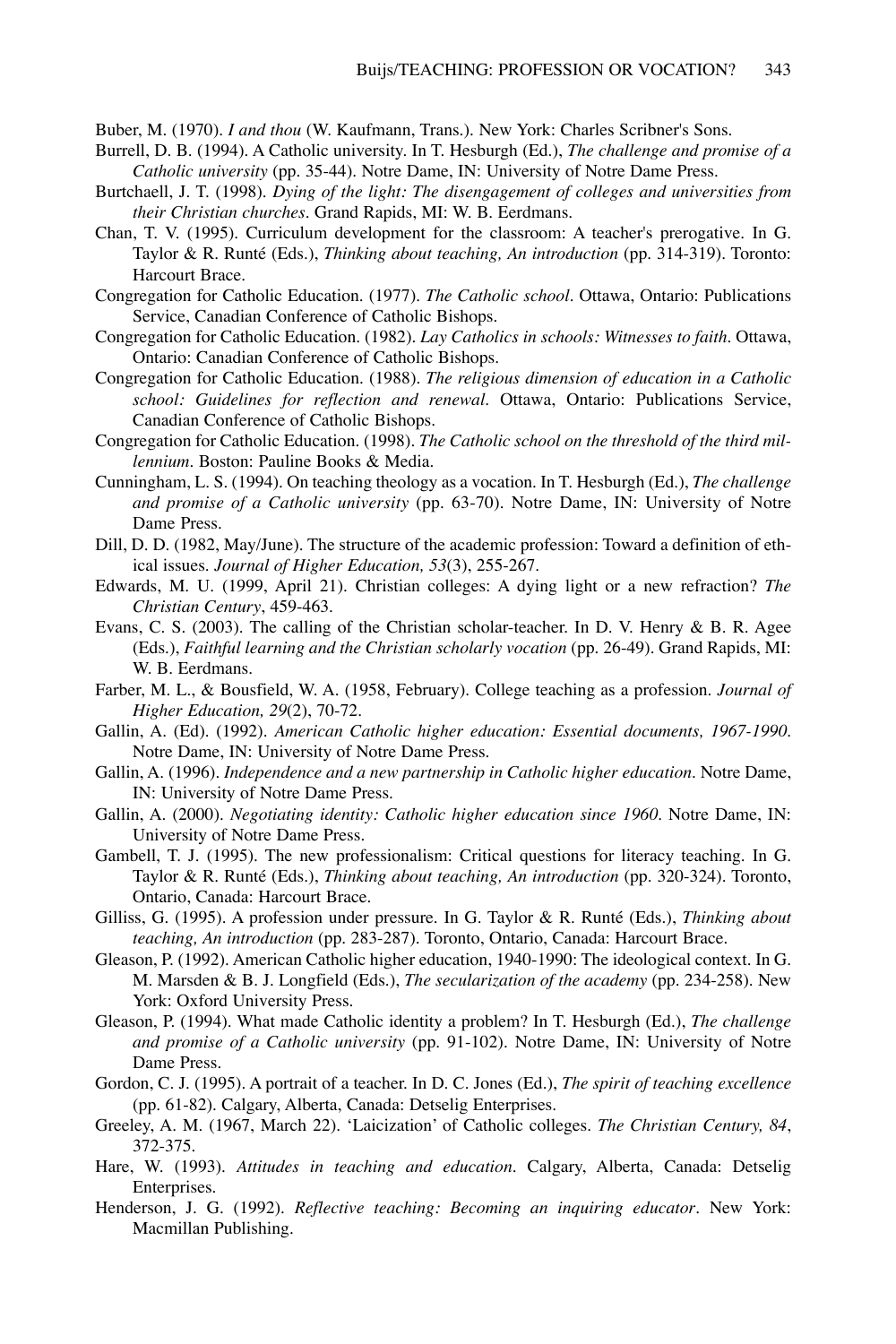- Hesburgh, T. (Ed). (1994). *The challenge and promise of a Catholic university*. Notre Dame, IN: University of Notre Dame Press.
- Higgins, M. W., & Letson, D. R. (2002). *Power and peril: The Catholic church at the crossroads*. Toronto, Ontario, Canada: HarperCollins.
- Holmes, A. F. (1987). *The idea of a Christian college* (Rev. ed.). Grand Rapids, MI: W. B. Eerdmans.
- Holmes, A. F. (2001). *Building the Christian academy*. Grand Rapids, MI: William B. Eerdmans.
- Hughes, R. T. (2003). Christian faith and the life of the mind. In D. V. Henry & B. R. Agee (Eds.), *Faithful learning and the Christian scholarly vocation* (pp. 3-25). Grand Rapids, MI: W. B. Eerdmans.
- John Paul II. (1990). *Ex corde ecclesiae*. Vatican City: Libreria Editrice Vaticana.
- Larson, M. S. (1977). *The rise of professionalism, A sociological analysis*. Berkeley: University of California Press.
- Lent, C. S. (1994). Becoming a great Catholic university. In T. Hesburgh (Ed.), *The challenge and promise of a Catholic university* (pp. 141-152). Notre Dame, IN: University of Notre Dame Press.
- Light, D. (1974, Winter). The structure of the academic profession. *Sociology of Education, 47*, 2-28.

Macdonald, K. M. (1995). *The sociology of the professions*. London: Sage Publications.

- Marcel, G. (1973a). On the ontological mystery (M. Harari, Trans.). In *The philosophy of existentialism* (pp. 9-46). Secaucus, NJ: The Citadel Press.
- Marcel, G. (1973b). Testimony and existentialism (M. Harari, Trans.). In *The philosophy of existentialism* (pp. 91-103). Secaucus, NJ: The Citadel Press.
- Marcel, G. (1982a). Incarnate being as the central datum of metaphysical reflection (R. Rosthal, Trans.). In *Creative fidelity* (pp. 11-37). New York: Crossroad.
- Marcel, G. (1982b). An outline of a concrete philosophy (R. Rosthal, Trans.). In *Creative fidelity* (pp. 58-81). New York: Crossroad.
- Marsden, G. M. (1992). The soul of the American university: An historical overview. In G. M. Marsden & B. J. Longfield (Eds.), *The secularization of the academy* (pp. 9-45). New York: Oxford University Press.
- Marsden, G. M. (1994). *The soul of the American university: From protestant establishment to established nonbelief*. New York: Oxford University Press.
- Marty, M. E. (2003). The church and Christian higher education in the new millennium. In D. V. Henry & B. R. Agee (Eds.), *Faithful learning and the Christian scholarly vocation* (pp. 50-61). Grand Rapids, MI: W. B. Eerdmans.
- McCluskey, N. G. (1967, March 25). The new Catholic college. *America, 167*, 414-417.
- McConica, J. (1990). The Catholic university and Canadian society. In J. Croteau (Ed.), *Present and future challenges facing Catholic universities* (pp. 43-56). Ottawa, Ontario, Canada: Saint Paul University.
- Mulligan, J. T. (1990). *Evangelization and the Catholic high school: An agenda for the 1990s*. Ottawa, Ontario, Canada: Novalis.
- Mulligan, J. T. (1994). *Formation for evangelization: Reflections of a Catholic educator*. Ottawa, Ontario, Canada: Novalis.
- Mulligan, J. T. (1999). *Catholic education: The future is now*. Toronto, Ontario, Canada: Novalis, St. Paul University.
- Myers, C. B., & Myers, L. K. (1995). *The professional educator: A new introduction to teaching and schools*. Belmont, CA: Wadsworth Publishing.
- Pazmiño, R. W. (1997). *Foundational issues in Christian education: An introduction in evangelical perspective* (2nd ed.). Grand Rapids, MI: Baker Books.
- Ramsden, P. (1992). *Learning to teach in higher education*. London: Routledge.
- Runté, R. (1995). Is teaching a profession? In G. Taylor & R. Runté (Eds.), *Thinking about teaching: An introduction* (pp. 288-299). Toronto, Ontario, Canada: Harcourt Brace.
- Ryan, K., & Cooper, J. M. (1995). *Those who can, teach* (7th ed.). Boston: Houghton Mifflin Company.